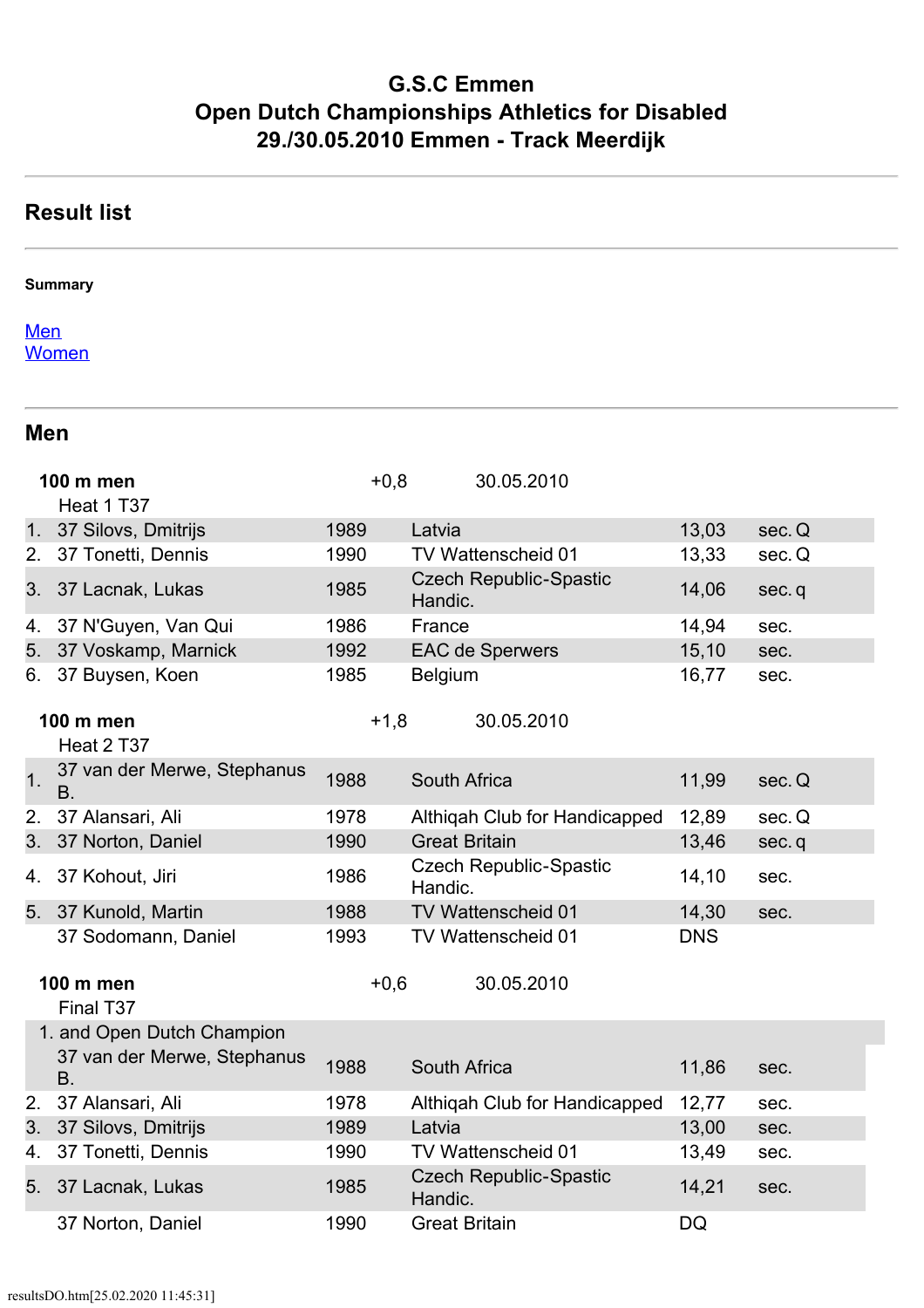|    | 100 m men<br>Final T <sub>38</sub>                        | $+1,0$ |                      | 30.05.2010                    |            |      |
|----|-----------------------------------------------------------|--------|----------------------|-------------------------------|------------|------|
|    | 1. and Open Dutch Champion<br>38 Jamaluddin, Amir Firdaus | 1986   | Malaysia             |                               | 13,01      | sec. |
| 2. | 38 vander Beeke, Koenraad                                 | 1977   | <b>Belgium</b>       |                               | 13,45      | sec. |
|    | 3. 38 Curfs, Lars                                         | 1984   | <b>Achilles Top</b>  |                               | 13,53      | sec. |
|    |                                                           |        |                      |                               |            |      |
|    | 100 m men<br>Final T42                                    | $+1,1$ |                      | 30.05.2010                    |            |      |
|    | 1. and Open Dutch Champion                                |        |                      |                               |            |      |
|    | 42 Bos, Jelmar                                            | 1990   | <b>Spirit</b>        |                               | 13,35      | sec. |
|    | 2. 42 Wagner, Daniel                                      | 1993   | <b>Denmark</b>       |                               | 13,99      | sec. |
|    | 42 Rietveld, Ap                                           | 1968   | <b>AV Hollandia</b>  |                               | <b>DNS</b> |      |
|    |                                                           |        |                      |                               |            |      |
|    | 100 m men<br>Final T44                                    | $+1,7$ |                      | 30.05.2010                    |            |      |
|    | 1. and Open Dutch Champion                                |        |                      |                               |            |      |
|    | 44 Fourie, Arnu                                           | 1985   | South Africa         |                               | 11,38      | sec. |
|    | 2. 44 Rehm, Markus                                        | 1988   |                      | TSV Bayer 04 Leverkusen       | 11,88      | sec. |
| 3. | 44 Hertog, Ronald                                         | 1989   |                      | <b>Rotterdam Atletiek</b>     | 12,35      | sec. |
| 4. | 44 Fugers, Tom                                            | 1984   | <b>AC Tion</b>       |                               | 12,82      | sec. |
|    |                                                           |        |                      |                               |            |      |
|    | 100 m men                                                 | $+1,8$ |                      | 30.05.2010                    |            |      |
|    | Final T46                                                 |        |                      |                               |            |      |
|    | 1. and Open Dutch Champion                                |        |                      |                               |            |      |
|    | 46 Alzaabi, Obaid                                         | 1975   |                      | Althiqah Club for Handicapped | 12,40      | sec. |
|    | 46 Bahtiar, Yanto Eryanto                                 | 1986   | Malaysia             |                               | DQ         |      |
|    | 46 Roos, David                                            | 1988   | South Africa         |                               | <b>DQ</b>  |      |
|    | 100 m men                                                 | $+2,1$ |                      | 30.05.2010                    |            |      |
|    | <b>Final T12/13</b>                                       |        |                      |                               |            |      |
|    | 1. and Open Dutch Champion                                |        |                      |                               |            |      |
|    | 13 Ntutu, Jonathan                                        | 1986   | South Africa         |                               | 11,01      | sec. |
| 2. | 12 Khaironi Mohamed, Hisham                               | 1979   | Malaysia             |                               | 11,87      | sec. |
|    | 13 Ball, James                                            | 1991   | <b>Great Britain</b> |                               | <b>DQ</b>  |      |
|    | 12 Langenhoven, Hilton                                    | 1988   | South Africa         |                               | <b>DQ</b>  |      |
|    |                                                           |        |                      |                               |            |      |
|    | 100 m men<br><b>Final T35/36</b>                          | $+1,6$ |                      | 30.05.2010                    |            |      |
|    | 1. and Open Dutch Champion                                |        |                      |                               |            |      |
|    | 36 Ameari Mohamed, Raduan                                 | 1982   | Malaysia             |                               | 13,32      | sec. |
| 2. | 36 De Loght, Kevin                                        | 1986   | <b>Belgium</b>       |                               | 14,51      | sec. |
| 3. | 36 Perez, Louis Gabriel                                   | 1994   | France               |                               | 15,64      | sec. |
|    | 4. 35 De Bruijn, Rene                                     | 1967   | <b>AV Sprint</b>     |                               | 21,36      | sec. |
|    | 35 Mokgalagadi, Teboho                                    | 1988   | South Africa         |                               | <b>DQ</b>  |      |
|    |                                                           |        |                      |                               |            |      |
|    | 100 m men wheelchair                                      | $+3,0$ |                      | 30.05.2010                    |            |      |
|    | extra race                                                |        |                      |                               |            |      |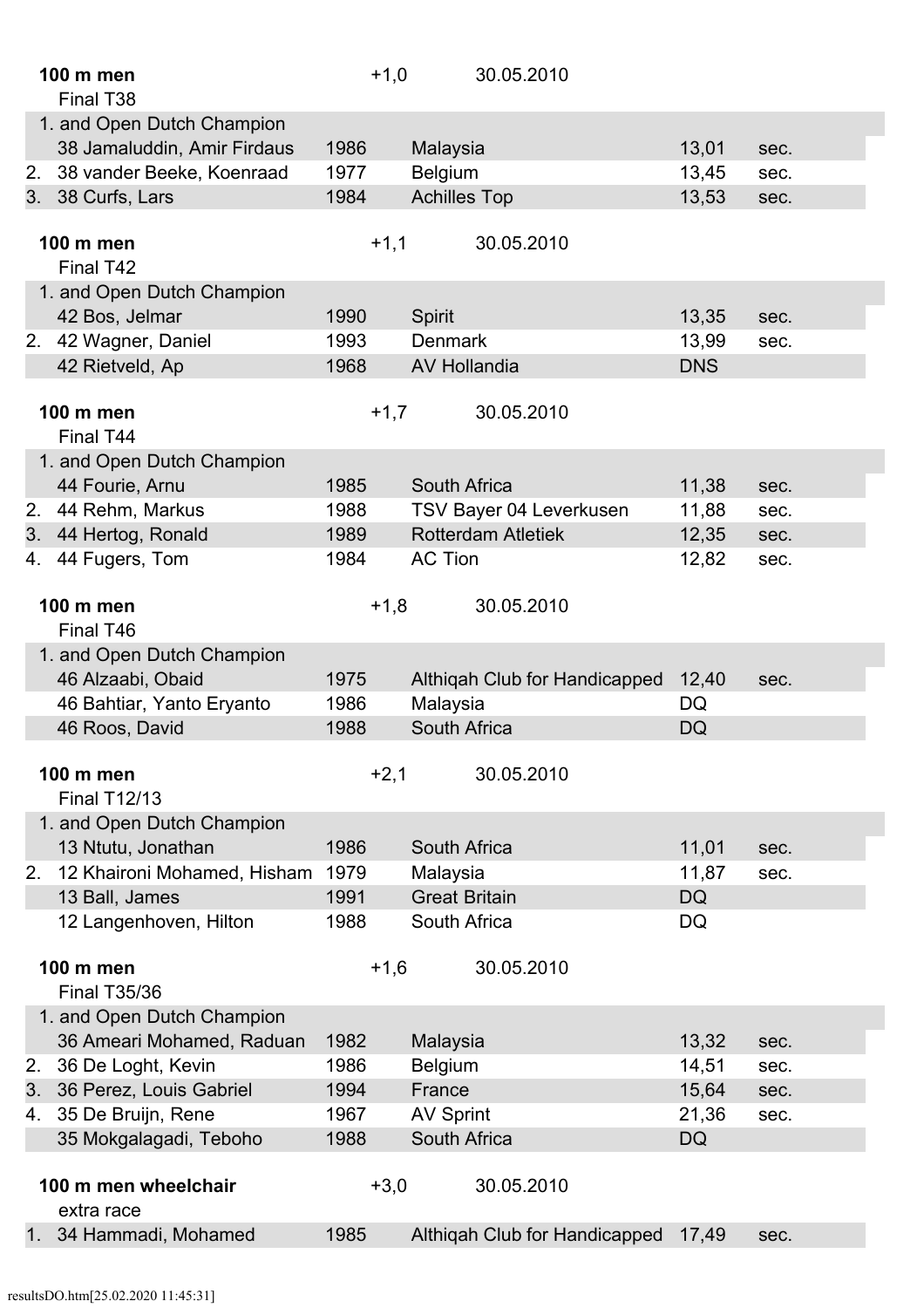| 2.                                                                                                                                                                                                                                                                                                                                                                                                                                                                                                                                                                                                                                                                                                                                                                                                                                                                                                                                                                                                                                                                                                                                                                                                                                                                                                                                                                                                                                                                                                                                                                                                                                                                                                                                                                                                                                  | 54 Verdin, Sebastien                                                                                                                                                        | 1991 | France                        | 17,78 | sec. |  |  |  |  |
|-------------------------------------------------------------------------------------------------------------------------------------------------------------------------------------------------------------------------------------------------------------------------------------------------------------------------------------------------------------------------------------------------------------------------------------------------------------------------------------------------------------------------------------------------------------------------------------------------------------------------------------------------------------------------------------------------------------------------------------------------------------------------------------------------------------------------------------------------------------------------------------------------------------------------------------------------------------------------------------------------------------------------------------------------------------------------------------------------------------------------------------------------------------------------------------------------------------------------------------------------------------------------------------------------------------------------------------------------------------------------------------------------------------------------------------------------------------------------------------------------------------------------------------------------------------------------------------------------------------------------------------------------------------------------------------------------------------------------------------------------------------------------------------------------------------------------------------|-----------------------------------------------------------------------------------------------------------------------------------------------------------------------------|------|-------------------------------|-------|------|--|--|--|--|
|                                                                                                                                                                                                                                                                                                                                                                                                                                                                                                                                                                                                                                                                                                                                                                                                                                                                                                                                                                                                                                                                                                                                                                                                                                                                                                                                                                                                                                                                                                                                                                                                                                                                                                                                                                                                                                     |                                                                                                                                                                             | 1993 | Dubai Club for special sports | 20,35 | sec. |  |  |  |  |
|                                                                                                                                                                                                                                                                                                                                                                                                                                                                                                                                                                                                                                                                                                                                                                                                                                                                                                                                                                                                                                                                                                                                                                                                                                                                                                                                                                                                                                                                                                                                                                                                                                                                                                                                                                                                                                     |                                                                                                                                                                             |      |                               |       |      |  |  |  |  |
|                                                                                                                                                                                                                                                                                                                                                                                                                                                                                                                                                                                                                                                                                                                                                                                                                                                                                                                                                                                                                                                                                                                                                                                                                                                                                                                                                                                                                                                                                                                                                                                                                                                                                                                                                                                                                                     |                                                                                                                                                                             |      | 30.05.2010                    |       |      |  |  |  |  |
|                                                                                                                                                                                                                                                                                                                                                                                                                                                                                                                                                                                                                                                                                                                                                                                                                                                                                                                                                                                                                                                                                                                                                                                                                                                                                                                                                                                                                                                                                                                                                                                                                                                                                                                                                                                                                                     | Final open                                                                                                                                                                  |      |                               |       |      |  |  |  |  |
|                                                                                                                                                                                                                                                                                                                                                                                                                                                                                                                                                                                                                                                                                                                                                                                                                                                                                                                                                                                                                                                                                                                                                                                                                                                                                                                                                                                                                                                                                                                                                                                                                                                                                                                                                                                                                                     |                                                                                                                                                                             |      |                               |       |      |  |  |  |  |
|                                                                                                                                                                                                                                                                                                                                                                                                                                                                                                                                                                                                                                                                                                                                                                                                                                                                                                                                                                                                                                                                                                                                                                                                                                                                                                                                                                                                                                                                                                                                                                                                                                                                                                                                                                                                                                     | 34 Hammadi, Mohamed                                                                                                                                                         | 1985 | Althiqah Club for Handicapped | 17,41 | sec. |  |  |  |  |
| 2.                                                                                                                                                                                                                                                                                                                                                                                                                                                                                                                                                                                                                                                                                                                                                                                                                                                                                                                                                                                                                                                                                                                                                                                                                                                                                                                                                                                                                                                                                                                                                                                                                                                                                                                                                                                                                                  | 34 Rusch, Stefan                                                                                                                                                            | 1993 | <b>GSC Emmen</b>              | 18,61 | sec. |  |  |  |  |
|                                                                                                                                                                                                                                                                                                                                                                                                                                                                                                                                                                                                                                                                                                                                                                                                                                                                                                                                                                                                                                                                                                                                                                                                                                                                                                                                                                                                                                                                                                                                                                                                                                                                                                                                                                                                                                     |                                                                                                                                                                             | 1981 | <b>GSC Emmen</b>              | 29,51 | sec. |  |  |  |  |
|                                                                                                                                                                                                                                                                                                                                                                                                                                                                                                                                                                                                                                                                                                                                                                                                                                                                                                                                                                                                                                                                                                                                                                                                                                                                                                                                                                                                                                                                                                                                                                                                                                                                                                                                                                                                                                     |                                                                                                                                                                             |      |                               |       |      |  |  |  |  |
| 3. 54 Fahad, Mohamad<br>$+3,4$<br>100 m men wheelchair<br>1. and Open Dutch Champion<br>3. 33 Hoekstra, Arne<br>100 m men wheelchair<br>$+1,0$<br>30.05.2010<br>Heat 1 T54<br>1. 54 Vahdani, Mohammad<br>Dubai Club for special sports<br>1993<br>15,21<br>sec. Q<br>53 Soubabe, Yacine<br>1992<br>2.<br>France<br>17,95<br>sec. Q<br>54 Janssens, Sam<br><b>Belgium</b><br>19,37<br>3.<br>1993<br>sec.q<br>54 vd Berg, Sjoerd<br><b>AV Sprint</b><br><b>DQ</b><br>1996<br>$+1,7$<br>30.05.2010<br>100 m men wheelchair<br><b>Heat 2 T54</b><br>1. 54 Orru, Raffaele<br><b>AV Sprint</b><br>1990<br>17,91<br>sec. Q<br><b>AC Tion</b><br>54 Koster, Ron<br>1989<br>19,48<br>2.<br>sec. Q<br>54 Hermans, Bart<br>3 <sub>1</sub><br>1989<br><b>AV Sprint</b><br>20,84<br>sec.q<br>54 Fahad, Mohamad<br>Dubai Club for special sports<br><b>DQ</b><br>1993<br>$+1,1$<br>30.05.2010<br>100 m men wheelchair<br>Final T54<br>1. and Open Dutch Champion<br>54 Vahdani, Mohammad<br>Dubai Club for special sports<br>1993<br>15,55<br>sec.<br>53 Soubabe, Yacine<br>1992<br>17,52<br>2.<br>France<br>sec.<br>1990<br><b>AV Sprint</b><br>18,02<br>3.<br>54 Orru, Raffaele<br>sec.<br>Belgium<br>54 Janssens, Sam<br>1993<br>20,49<br>4.<br>sec.<br><b>AV Sprint</b><br>54 Hermans, Bart<br>1989<br>21,56<br>5.<br>sec.<br><b>AC Tion</b><br><b>DNS</b><br>1989<br>54 Koster, Ron<br>$-0,4$<br>29.05.2010<br><b>200 m men</b><br>Final open<br>1. and Open Dutch Champion<br>13 Ntutu, Jonathan<br>1986<br>South Africa<br>22,63<br>sec.<br>12 Khaironi Mohamed, Hisham<br>1979<br>Malaysia<br>24,29<br>2.<br>sec.<br>Malaysia<br>36 Ameari Mohamed, Raduan<br>26,74<br>3.<br>1982<br>sec.<br>South Africa<br>35 Mokgalagadi, Teboho<br>1988<br>27,71<br>4.<br>sec.<br>36 De Loght, Kevin<br>1986<br><b>Belgium</b><br>30,22<br>5.<br>sec. |                                                                                                                                                                             |      |                               |       |      |  |  |  |  |
|                                                                                                                                                                                                                                                                                                                                                                                                                                                                                                                                                                                                                                                                                                                                                                                                                                                                                                                                                                                                                                                                                                                                                                                                                                                                                                                                                                                                                                                                                                                                                                                                                                                                                                                                                                                                                                     |                                                                                                                                                                             |      |                               |       |      |  |  |  |  |
|                                                                                                                                                                                                                                                                                                                                                                                                                                                                                                                                                                                                                                                                                                                                                                                                                                                                                                                                                                                                                                                                                                                                                                                                                                                                                                                                                                                                                                                                                                                                                                                                                                                                                                                                                                                                                                     |                                                                                                                                                                             |      |                               |       |      |  |  |  |  |
|                                                                                                                                                                                                                                                                                                                                                                                                                                                                                                                                                                                                                                                                                                                                                                                                                                                                                                                                                                                                                                                                                                                                                                                                                                                                                                                                                                                                                                                                                                                                                                                                                                                                                                                                                                                                                                     |                                                                                                                                                                             |      |                               |       |      |  |  |  |  |
|                                                                                                                                                                                                                                                                                                                                                                                                                                                                                                                                                                                                                                                                                                                                                                                                                                                                                                                                                                                                                                                                                                                                                                                                                                                                                                                                                                                                                                                                                                                                                                                                                                                                                                                                                                                                                                     |                                                                                                                                                                             |      |                               |       |      |  |  |  |  |
|                                                                                                                                                                                                                                                                                                                                                                                                                                                                                                                                                                                                                                                                                                                                                                                                                                                                                                                                                                                                                                                                                                                                                                                                                                                                                                                                                                                                                                                                                                                                                                                                                                                                                                                                                                                                                                     |                                                                                                                                                                             |      |                               |       |      |  |  |  |  |
|                                                                                                                                                                                                                                                                                                                                                                                                                                                                                                                                                                                                                                                                                                                                                                                                                                                                                                                                                                                                                                                                                                                                                                                                                                                                                                                                                                                                                                                                                                                                                                                                                                                                                                                                                                                                                                     |                                                                                                                                                                             |      |                               |       |      |  |  |  |  |
|                                                                                                                                                                                                                                                                                                                                                                                                                                                                                                                                                                                                                                                                                                                                                                                                                                                                                                                                                                                                                                                                                                                                                                                                                                                                                                                                                                                                                                                                                                                                                                                                                                                                                                                                                                                                                                     |                                                                                                                                                                             |      |                               |       |      |  |  |  |  |
|                                                                                                                                                                                                                                                                                                                                                                                                                                                                                                                                                                                                                                                                                                                                                                                                                                                                                                                                                                                                                                                                                                                                                                                                                                                                                                                                                                                                                                                                                                                                                                                                                                                                                                                                                                                                                                     |                                                                                                                                                                             |      |                               |       |      |  |  |  |  |
|                                                                                                                                                                                                                                                                                                                                                                                                                                                                                                                                                                                                                                                                                                                                                                                                                                                                                                                                                                                                                                                                                                                                                                                                                                                                                                                                                                                                                                                                                                                                                                                                                                                                                                                                                                                                                                     |                                                                                                                                                                             |      |                               |       |      |  |  |  |  |
|                                                                                                                                                                                                                                                                                                                                                                                                                                                                                                                                                                                                                                                                                                                                                                                                                                                                                                                                                                                                                                                                                                                                                                                                                                                                                                                                                                                                                                                                                                                                                                                                                                                                                                                                                                                                                                     |                                                                                                                                                                             |      |                               |       |      |  |  |  |  |
|                                                                                                                                                                                                                                                                                                                                                                                                                                                                                                                                                                                                                                                                                                                                                                                                                                                                                                                                                                                                                                                                                                                                                                                                                                                                                                                                                                                                                                                                                                                                                                                                                                                                                                                                                                                                                                     |                                                                                                                                                                             |      |                               |       |      |  |  |  |  |
|                                                                                                                                                                                                                                                                                                                                                                                                                                                                                                                                                                                                                                                                                                                                                                                                                                                                                                                                                                                                                                                                                                                                                                                                                                                                                                                                                                                                                                                                                                                                                                                                                                                                                                                                                                                                                                     |                                                                                                                                                                             |      |                               |       |      |  |  |  |  |
|                                                                                                                                                                                                                                                                                                                                                                                                                                                                                                                                                                                                                                                                                                                                                                                                                                                                                                                                                                                                                                                                                                                                                                                                                                                                                                                                                                                                                                                                                                                                                                                                                                                                                                                                                                                                                                     | France<br>32,33<br>1994<br>sec.<br>29.05.2010<br>$-0,7$<br>1979<br>Malaysia<br>24,42<br>sec.q<br>1988<br>South Africa<br>28,28<br>sec.q<br>1994<br>33,05<br>France<br>sec.q |      |                               |       |      |  |  |  |  |
|                                                                                                                                                                                                                                                                                                                                                                                                                                                                                                                                                                                                                                                                                                                                                                                                                                                                                                                                                                                                                                                                                                                                                                                                                                                                                                                                                                                                                                                                                                                                                                                                                                                                                                                                                                                                                                     |                                                                                                                                                                             |      |                               |       |      |  |  |  |  |
|                                                                                                                                                                                                                                                                                                                                                                                                                                                                                                                                                                                                                                                                                                                                                                                                                                                                                                                                                                                                                                                                                                                                                                                                                                                                                                                                                                                                                                                                                                                                                                                                                                                                                                                                                                                                                                     |                                                                                                                                                                             |      |                               |       |      |  |  |  |  |
|                                                                                                                                                                                                                                                                                                                                                                                                                                                                                                                                                                                                                                                                                                                                                                                                                                                                                                                                                                                                                                                                                                                                                                                                                                                                                                                                                                                                                                                                                                                                                                                                                                                                                                                                                                                                                                     |                                                                                                                                                                             |      |                               |       |      |  |  |  |  |
|                                                                                                                                                                                                                                                                                                                                                                                                                                                                                                                                                                                                                                                                                                                                                                                                                                                                                                                                                                                                                                                                                                                                                                                                                                                                                                                                                                                                                                                                                                                                                                                                                                                                                                                                                                                                                                     |                                                                                                                                                                             |      |                               |       |      |  |  |  |  |
|                                                                                                                                                                                                                                                                                                                                                                                                                                                                                                                                                                                                                                                                                                                                                                                                                                                                                                                                                                                                                                                                                                                                                                                                                                                                                                                                                                                                                                                                                                                                                                                                                                                                                                                                                                                                                                     |                                                                                                                                                                             |      |                               |       |      |  |  |  |  |
|                                                                                                                                                                                                                                                                                                                                                                                                                                                                                                                                                                                                                                                                                                                                                                                                                                                                                                                                                                                                                                                                                                                                                                                                                                                                                                                                                                                                                                                                                                                                                                                                                                                                                                                                                                                                                                     |                                                                                                                                                                             |      |                               |       |      |  |  |  |  |
|                                                                                                                                                                                                                                                                                                                                                                                                                                                                                                                                                                                                                                                                                                                                                                                                                                                                                                                                                                                                                                                                                                                                                                                                                                                                                                                                                                                                                                                                                                                                                                                                                                                                                                                                                                                                                                     |                                                                                                                                                                             |      |                               |       |      |  |  |  |  |
|                                                                                                                                                                                                                                                                                                                                                                                                                                                                                                                                                                                                                                                                                                                                                                                                                                                                                                                                                                                                                                                                                                                                                                                                                                                                                                                                                                                                                                                                                                                                                                                                                                                                                                                                                                                                                                     |                                                                                                                                                                             |      |                               |       |      |  |  |  |  |
|                                                                                                                                                                                                                                                                                                                                                                                                                                                                                                                                                                                                                                                                                                                                                                                                                                                                                                                                                                                                                                                                                                                                                                                                                                                                                                                                                                                                                                                                                                                                                                                                                                                                                                                                                                                                                                     |                                                                                                                                                                             |      |                               |       |      |  |  |  |  |
|                                                                                                                                                                                                                                                                                                                                                                                                                                                                                                                                                                                                                                                                                                                                                                                                                                                                                                                                                                                                                                                                                                                                                                                                                                                                                                                                                                                                                                                                                                                                                                                                                                                                                                                                                                                                                                     |                                                                                                                                                                             |      |                               |       |      |  |  |  |  |
|                                                                                                                                                                                                                                                                                                                                                                                                                                                                                                                                                                                                                                                                                                                                                                                                                                                                                                                                                                                                                                                                                                                                                                                                                                                                                                                                                                                                                                                                                                                                                                                                                                                                                                                                                                                                                                     |                                                                                                                                                                             |      |                               |       |      |  |  |  |  |
|                                                                                                                                                                                                                                                                                                                                                                                                                                                                                                                                                                                                                                                                                                                                                                                                                                                                                                                                                                                                                                                                                                                                                                                                                                                                                                                                                                                                                                                                                                                                                                                                                                                                                                                                                                                                                                     |                                                                                                                                                                             |      |                               |       |      |  |  |  |  |
|                                                                                                                                                                                                                                                                                                                                                                                                                                                                                                                                                                                                                                                                                                                                                                                                                                                                                                                                                                                                                                                                                                                                                                                                                                                                                                                                                                                                                                                                                                                                                                                                                                                                                                                                                                                                                                     |                                                                                                                                                                             |      |                               |       |      |  |  |  |  |
|                                                                                                                                                                                                                                                                                                                                                                                                                                                                                                                                                                                                                                                                                                                                                                                                                                                                                                                                                                                                                                                                                                                                                                                                                                                                                                                                                                                                                                                                                                                                                                                                                                                                                                                                                                                                                                     |                                                                                                                                                                             |      |                               |       |      |  |  |  |  |
|                                                                                                                                                                                                                                                                                                                                                                                                                                                                                                                                                                                                                                                                                                                                                                                                                                                                                                                                                                                                                                                                                                                                                                                                                                                                                                                                                                                                                                                                                                                                                                                                                                                                                                                                                                                                                                     |                                                                                                                                                                             |      |                               |       |      |  |  |  |  |
|                                                                                                                                                                                                                                                                                                                                                                                                                                                                                                                                                                                                                                                                                                                                                                                                                                                                                                                                                                                                                                                                                                                                                                                                                                                                                                                                                                                                                                                                                                                                                                                                                                                                                                                                                                                                                                     |                                                                                                                                                                             |      |                               |       |      |  |  |  |  |
|                                                                                                                                                                                                                                                                                                                                                                                                                                                                                                                                                                                                                                                                                                                                                                                                                                                                                                                                                                                                                                                                                                                                                                                                                                                                                                                                                                                                                                                                                                                                                                                                                                                                                                                                                                                                                                     |                                                                                                                                                                             |      |                               |       |      |  |  |  |  |
|                                                                                                                                                                                                                                                                                                                                                                                                                                                                                                                                                                                                                                                                                                                                                                                                                                                                                                                                                                                                                                                                                                                                                                                                                                                                                                                                                                                                                                                                                                                                                                                                                                                                                                                                                                                                                                     |                                                                                                                                                                             |      |                               |       |      |  |  |  |  |
| 6.                                                                                                                                                                                                                                                                                                                                                                                                                                                                                                                                                                                                                                                                                                                                                                                                                                                                                                                                                                                                                                                                                                                                                                                                                                                                                                                                                                                                                                                                                                                                                                                                                                                                                                                                                                                                                                  | 36 Perez, Louis Gabriel                                                                                                                                                     |      |                               |       |      |  |  |  |  |
|                                                                                                                                                                                                                                                                                                                                                                                                                                                                                                                                                                                                                                                                                                                                                                                                                                                                                                                                                                                                                                                                                                                                                                                                                                                                                                                                                                                                                                                                                                                                                                                                                                                                                                                                                                                                                                     |                                                                                                                                                                             |      |                               |       |      |  |  |  |  |
|                                                                                                                                                                                                                                                                                                                                                                                                                                                                                                                                                                                                                                                                                                                                                                                                                                                                                                                                                                                                                                                                                                                                                                                                                                                                                                                                                                                                                                                                                                                                                                                                                                                                                                                                                                                                                                     | 200 m men                                                                                                                                                                   |      |                               |       |      |  |  |  |  |
|                                                                                                                                                                                                                                                                                                                                                                                                                                                                                                                                                                                                                                                                                                                                                                                                                                                                                                                                                                                                                                                                                                                                                                                                                                                                                                                                                                                                                                                                                                                                                                                                                                                                                                                                                                                                                                     | Time-race 1 open                                                                                                                                                            |      |                               |       |      |  |  |  |  |
| 1 <sub>1</sub>                                                                                                                                                                                                                                                                                                                                                                                                                                                                                                                                                                                                                                                                                                                                                                                                                                                                                                                                                                                                                                                                                                                                                                                                                                                                                                                                                                                                                                                                                                                                                                                                                                                                                                                                                                                                                      | 12 Khaironi Mohamed, Hisham                                                                                                                                                 |      |                               |       |      |  |  |  |  |
| 2.                                                                                                                                                                                                                                                                                                                                                                                                                                                                                                                                                                                                                                                                                                                                                                                                                                                                                                                                                                                                                                                                                                                                                                                                                                                                                                                                                                                                                                                                                                                                                                                                                                                                                                                                                                                                                                  | 35 Mokgalagadi, Teboho                                                                                                                                                      |      |                               |       |      |  |  |  |  |
| 3.                                                                                                                                                                                                                                                                                                                                                                                                                                                                                                                                                                                                                                                                                                                                                                                                                                                                                                                                                                                                                                                                                                                                                                                                                                                                                                                                                                                                                                                                                                                                                                                                                                                                                                                                                                                                                                  | 36 Perez, Louis Gabriel                                                                                                                                                     |      |                               |       |      |  |  |  |  |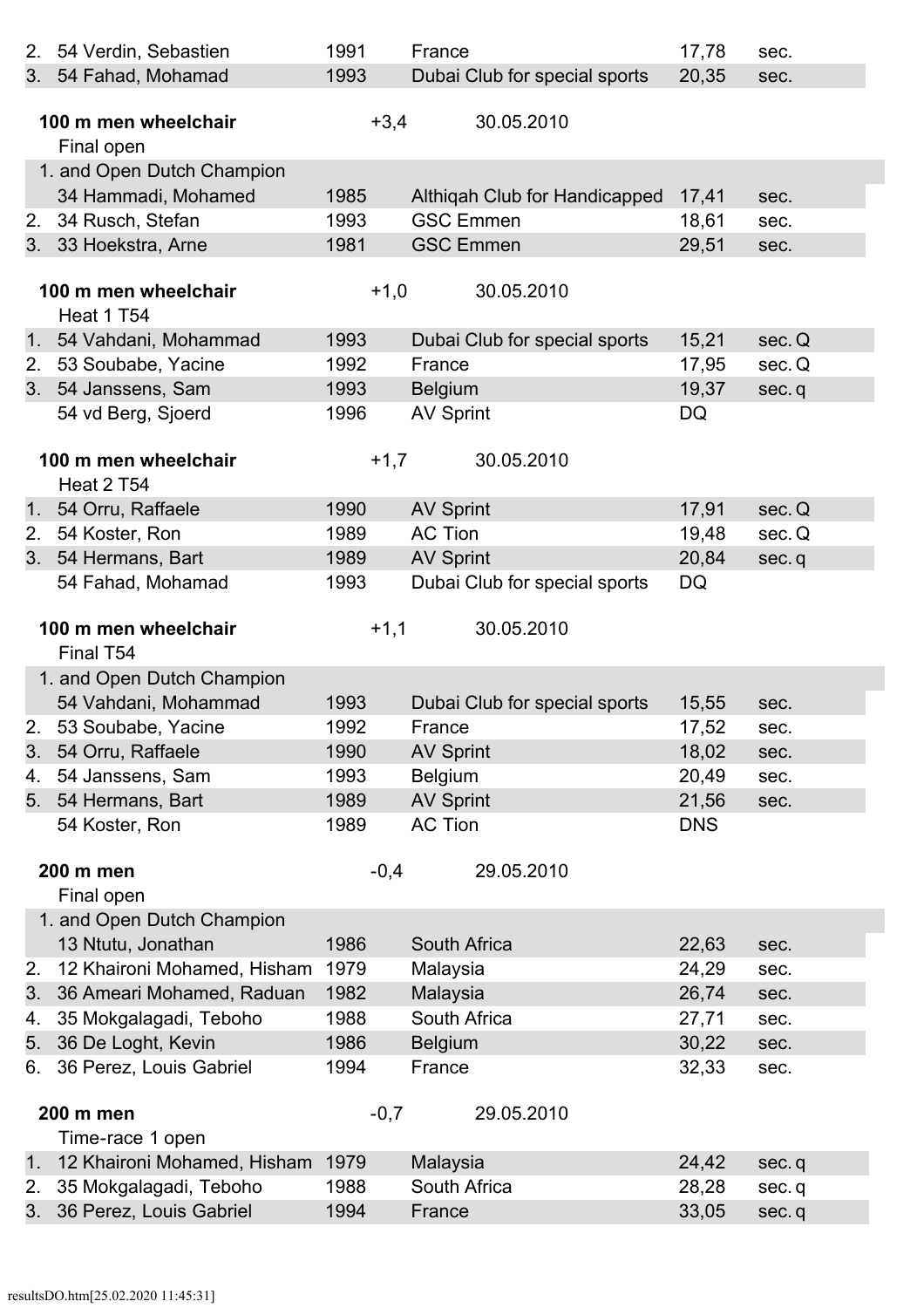|                | 200 m men                                         | $-0,9$ |                      | 29.05.2010                    |       |        |
|----------------|---------------------------------------------------|--------|----------------------|-------------------------------|-------|--------|
|                | Time-race 2 open                                  |        |                      |                               |       |        |
| 1.             | 13 Ntutu, Jonathan                                | 1986   | South Africa         |                               | 22,78 | sec.q  |
| 2.             | 36 Ameari Mohamed, Raduan                         | 1982   | Malaysia             |                               | 27,11 | sec.q  |
| 3.             | 36 De Loght, Kevin                                | 1986   | <b>Belgium</b>       |                               | 29,83 | sec.q  |
|                |                                                   |        |                      |                               |       |        |
|                | 200 m men                                         | $-0,1$ |                      | 29.05.2010                    |       |        |
|                | Heat 1 T37                                        |        |                      |                               |       |        |
| 1 <sub>1</sub> | 37 Silovs, Dmitrijs                               | 1989   | Latvia               |                               | 26,18 | sec. Q |
| 2.             | 37 Alansari, Ali                                  | 1978   |                      | Althiqah Club for Handicapped | 26,68 | sec. Q |
| 3.             | 37 Tonetti, Dennis                                | 1990   |                      | TV Wattenscheid 01            | 27,83 | sec.q  |
| 4.             | 37 N'Guyen, Van Qui                               | 1986   | France               |                               | 31,30 | sec.   |
| 5.             | 37 Buysen, Koen                                   | 1985   | <b>Belgium</b>       |                               | 37,35 | sec.   |
|                |                                                   |        |                      |                               |       |        |
|                | <b>200 m men</b>                                  | $-0,5$ |                      | 29.05.2010                    |       |        |
|                | Heat 2 T37                                        |        |                      |                               |       |        |
| 1.             | 37 van der Merwe, Stephanus<br>B.                 | 1988   | <b>South Africa</b>  |                               | 24,75 | sec. Q |
| 2.             | 37 Norton, Daniel                                 | 1990   | <b>Great Britain</b> |                               | 27,65 | sec. Q |
| 3.             | 37 Kunold, Martin                                 | 1988   |                      | TV Wattenscheid 01            | 29,31 | sec.q  |
| 4.             | 37 Sodomann, Daniel                               | 1993   |                      | TV Wattenscheid 01            | 30,25 | sec.   |
| 5.             | 37 Voskamp, Marnick                               | 1992   |                      | <b>EAC de Sperwers</b>        | 32,17 | sec.   |
| 6.             | 37 Timmer, Rolf                                   | 1980   | <b>GSC Emmen</b>     |                               | 45,47 | sec.   |
|                |                                                   |        |                      |                               |       |        |
|                | 200 m men                                         | $+0,1$ |                      | 29.05.2010                    |       |        |
|                | Final T37                                         |        |                      |                               |       |        |
|                | 1. and Open Dutch Champion                        |        |                      |                               |       |        |
|                | 37 van der Merwe, Stephanus                       | 1988   | <b>South Africa</b>  |                               | 23,72 |        |
|                | <b>B.</b>                                         |        |                      |                               |       | sec.   |
| 2.             | 37 Silovs, Dmitrijs                               | 1989   | Latvia               |                               | 25,99 | sec.   |
| 3.             | 37 Alansari, Ali                                  | 1978   |                      | Althiqah Club for Handicapped | 26,29 | sec.   |
| 4.             | 37 Norton, Daniel                                 | 1990   | <b>Great Britain</b> |                               | 27,44 | sec.   |
| 5.             | 37 Tonetti, Dennis                                | 1990   |                      | TV Wattenscheid 01            | 28,13 | sec.   |
| 6.             | 37 Kunold, Martin                                 | 1988   |                      | TV Wattenscheid 01            | 29,16 | sec.   |
|                |                                                   |        |                      |                               |       |        |
|                | New World Record by Stephanus van der Merwe (RSA) |        |                      |                               |       |        |
|                | 200 m men                                         | $+0,0$ |                      | 29.05.2010                    |       |        |
|                | Final T <sub>38</sub>                             |        |                      |                               |       |        |
|                | 1. and Open Dutch Champion                        |        |                      |                               |       |        |
|                | 38 Jamaluddin, Amir Firdaus                       | 1986   |                      |                               |       |        |
|                | 38 vander Beeke, Koenraad                         | 1977   | Malaysia             |                               | 26,38 | sec.   |
| 2.             |                                                   |        | Belgium              |                               | 26,90 | sec.   |
| 3.             | 38 Curfs, Lars                                    | 1984   | <b>Achilles Top</b>  |                               | 28,11 | sec.   |
| 4.             | 38 Dvorak, Jakub                                  | 1987   |                      | <b>Czech Republic-Spastic</b> | 29,58 | sec.   |
|                |                                                   |        | Handic.              |                               |       |        |
|                | 200 m men                                         | $+0,7$ |                      | 29.05.2010                    |       |        |
|                | <b>Final T42-46</b>                               |        |                      |                               |       |        |
|                | 1. and Open Dutch Champion                        |        |                      |                               |       |        |
|                | 44 Fourie, Arnu                                   | 1985   | South Africa         |                               | 23,48 |        |
|                |                                                   |        |                      |                               |       | sec.   |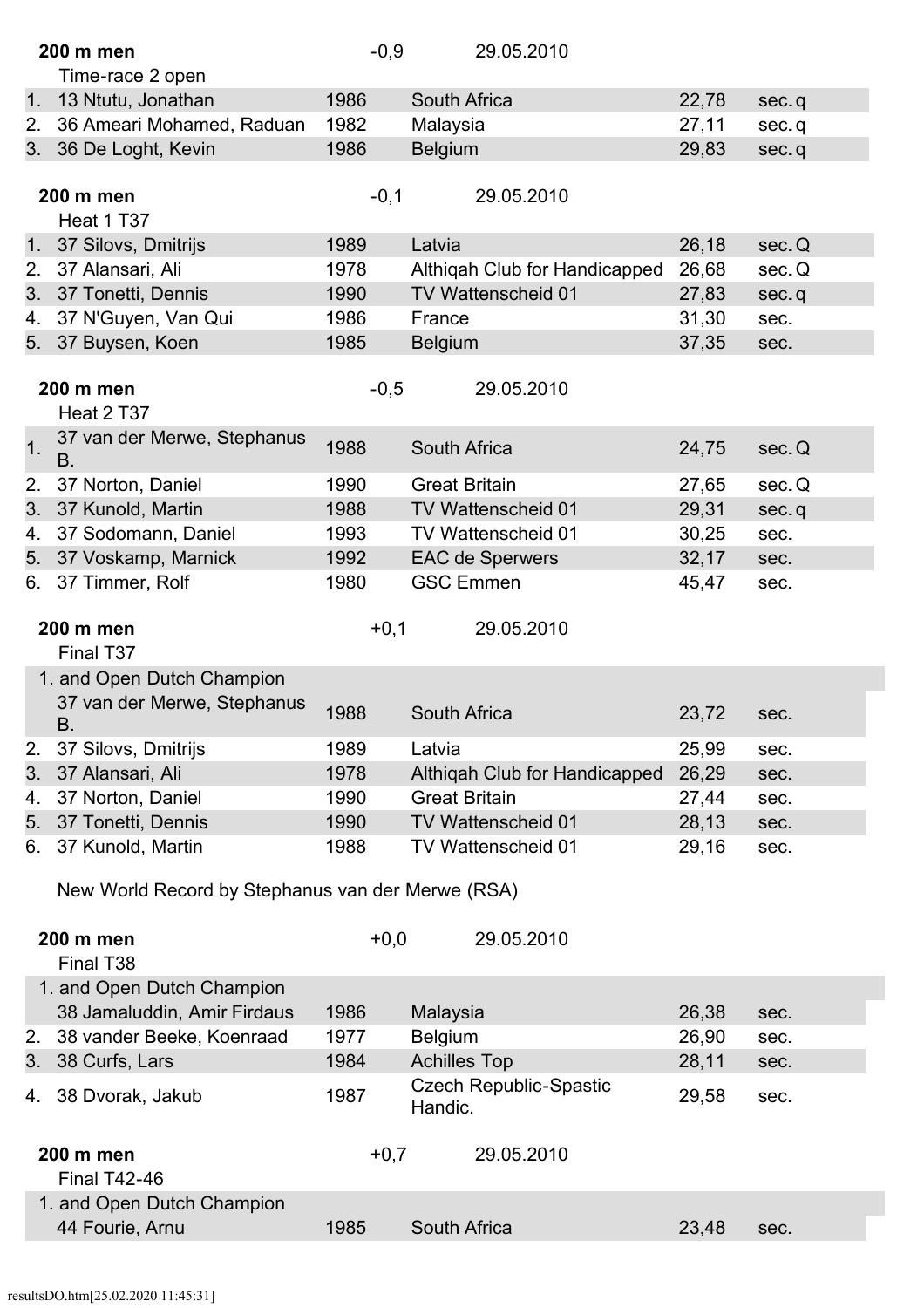| 2.             | 43 Behre, David             | 1986   | TSV Bayer 04 Leverkusen       | 24,58   | sec.   |
|----------------|-----------------------------|--------|-------------------------------|---------|--------|
| 3.             | 46 Alzaabi, Obaid           | 1975   | Althigah Club for Handicapped | 25,06   | sec.   |
| 4.             | 42 Bos, Jelmar              | 1990   | Spirit                        | 27,28   | sec.   |
|                | 5. 42 Wagner, Daniel        | 1993   | <b>Denmark</b>                | 29,41   | sec.   |
|                |                             |        |                               |         |        |
|                | 200 m men wheelchair        | $-1,3$ | 29.05.2010                    |         |        |
|                | Final open                  |        |                               |         |        |
|                | 1. and Open Dutch Champion  |        |                               |         |        |
|                | 34 Hammadi, Mohamed         | 1985   | Althigah Club for Handicapped | 31,51   | sec.   |
| 2.             | 34 Schuiling, Henk          | 1983   | <b>GSC Emmen</b>              | 34,09   | sec.   |
| 3.             | 34 Rusch, Stefan            | 1993   | <b>GSC Emmen</b>              | 34,48   | sec.   |
| 4.             | 33 Hoekstra, Arne           | 1981   | <b>GSC Emmen</b>              | 58,54   | sec.   |
|                |                             |        |                               |         |        |
|                | 200 m men wheelchair        | $-0,1$ | 29.05.2010                    |         |        |
|                | Heat 1 T54                  |        |                               |         |        |
|                | 1. 54 Fahad, Mohamad        | 1993   | Dubai Club for special sports | 31,15   | sec. Q |
| 2.             | 54 Orru, Raffaele           | 1990   | <b>AV Sprint</b>              | 32,85   | sec. Q |
| 3.             | 54 Verdin, Sebastien        | 1991   | France                        | 33,00   | sec.q  |
| 4.             | 54 Janssens, Sam            | 1993   | <b>Belgium</b>                | 35,17   | sec.   |
| 5.             | 54 Hermans, Bart            | 1989   | <b>AV Sprint</b>              | 56,63   | sec.   |
|                |                             |        |                               |         |        |
|                | 200 m men wheelchair        | $-0,7$ | 29.05.2010                    |         |        |
|                | Heat 2 T54                  |        |                               |         |        |
| 1 <sub>1</sub> | 54 van Weeghel, Kenny       | 1980   | Eindhoven atletiek            | 25,98   | sec. Q |
| 2.             | 54 Vahdani, Mohammad        | 1993   | Dubai Club for special sports | 26,91   | sec. Q |
| 3.             | 53 Soubabe, Yacine          | 1992   | France                        | 32,08   | sec.q  |
| 4.             | 54 Koster, Ron              | 1989   | <b>AC Tion</b>                | 33,64   | sec.   |
| 5.             | 54 vd Berg, Sjoerd          | 1996   | <b>AV Sprint</b>              | 44,82   | sec.   |
|                |                             |        |                               |         |        |
|                | 200 m men wheelchair        | $+0,8$ | 29.05.2010                    |         |        |
|                | Final T54                   |        |                               |         |        |
|                | 1. and Open Dutch Champion  |        |                               |         |        |
|                | 54 Vahdani, Mohammad        | 1993   | Dubai Club for special sports | 26,81   | sec.   |
| 2.             | 54 Fahad, Mohamad           | 1993   | Dubai Club for special sports | 30,36   | sec.   |
| 3.             | 54 Orru, Raffaele           | 1990   | <b>AV Sprint</b>              | 31,79   | sec.   |
| 4.             | 53 Soubabe, Yacine          | 1992   | France                        | 32,38   | sec.   |
| 5.             | 54 Verdin, Sebastien        | 1991   | France                        | 32,70   | sec.   |
|                | 54 van Weeghel, Kenny       | 1980   | Eindhoven atletiek            | DQ      |        |
|                |                             |        |                               |         |        |
|                | 400 m men                   |        | 30.05.2010                    |         |        |
|                | Time-race 1 open            |        |                               |         |        |
| 1 <sub>1</sub> | 38 Jamaluddin, Amir Firdaus | 1986   | Malaysia                      | 1:00,65 | min.   |
| 2.             | 37 Alansari, Ali            | 1978   | Althiqah Club for Handicapped | 1:02,65 | min.   |
| 3.             | 37 Voskamp, Marnick         | 1992   | <b>EAC de Sperwers</b>        | 1:15,05 | min.   |
| 4.             | 37 Buysen, Koen             | 1985   | <b>Belgium</b>                | 1:19,84 | min.   |
|                |                             |        |                               |         |        |
|                | 400 m men                   |        | 30.05.2010                    |         |        |
|                | Time-race 2 open            |        |                               |         |        |
| 1 <sub>1</sub> | 46 Alzaabi, Obaid           | 1975   | Althiqah Club for Handicapped | 56,69   | sec.   |
| 2.             | 45 Kempinaire, Gabriel      | 1987   | <b>Handcycling Promotion</b>  | 57,74   | sec.   |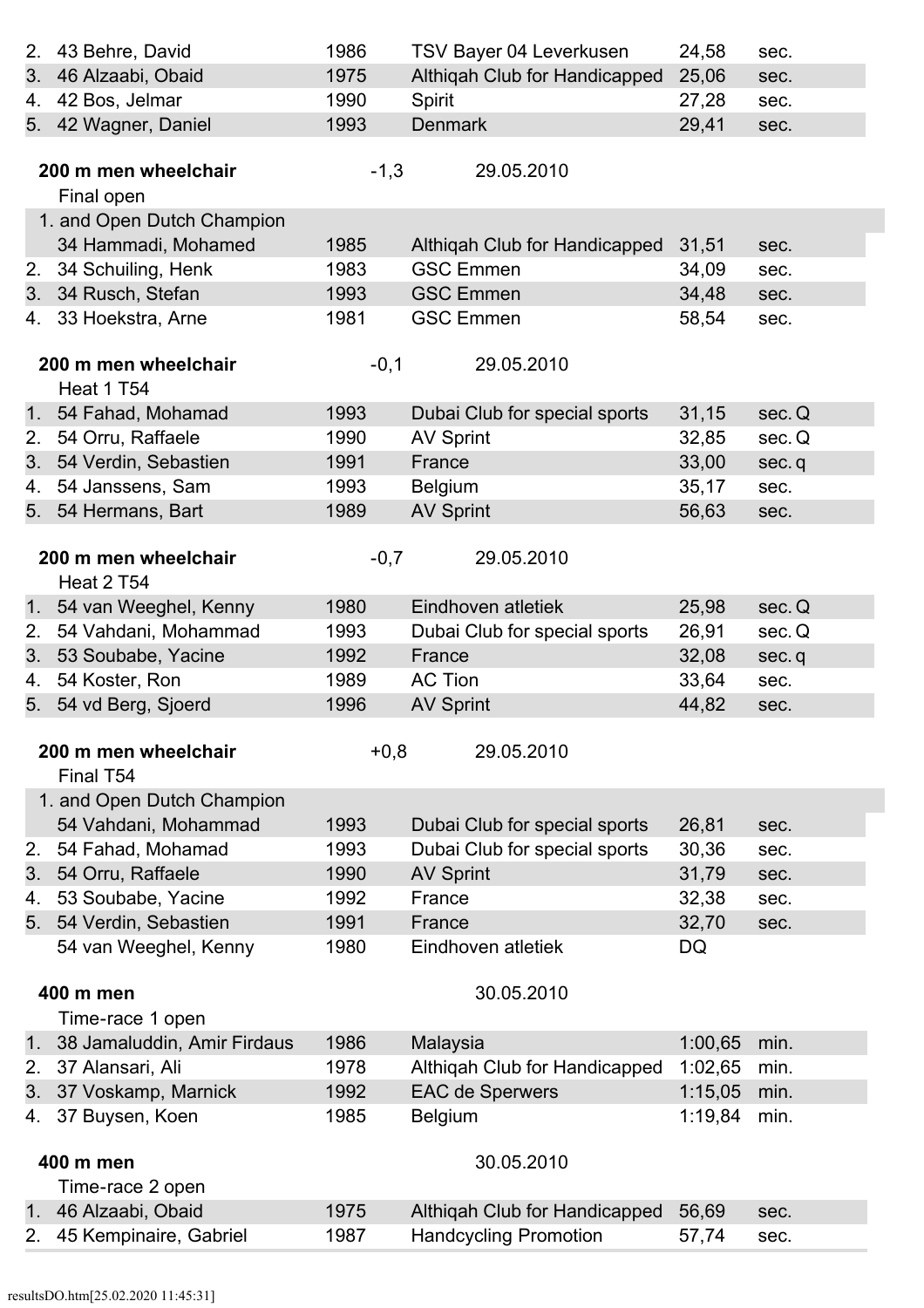|    | 3. 38 vander Beeke, Koenraad      | 1977 | <b>Belgium</b>                | 1:02,64    | min. |
|----|-----------------------------------|------|-------------------------------|------------|------|
|    | 46 Arifin Ahmad, Rafie            | 1984 | Malaysia                      | <b>DQ</b>  |      |
|    |                                   |      |                               |            |      |
|    | 400 m men                         |      | 30.05.2010                    |            |      |
|    | Ranking order time race open      |      |                               |            |      |
|    | 1. and Open Dutch Champion        |      |                               |            |      |
|    | 46 Alzaabi, Obaid                 | 1975 | Althigah Club for Handicapped | 56,69      | sec. |
| 2. | 45 Kempinaire, Gabriel            | 1987 | <b>Handcycling Promotion</b>  | 57,74      | sec. |
| 3. | 38 Jamaluddin, Amir Firdaus       | 1986 | Malaysia                      | 1:00,65    | min. |
| 4. | 38 vander Beeke, Koenraad         | 1977 | <b>Belgium</b>                | 1:02,64    | min. |
| 5. | 37 Alansari, Ali                  | 1978 | Althiqah Club for Handicapped | 1:02,65    | min. |
| 6. | 37 Voskamp, Marnick               | 1992 | <b>EAC de Sperwers</b>        | 1:15,05    | min. |
| 7. | 37 Buysen, Koen                   | 1985 | <b>Belgium</b>                | 1:19,84    | min. |
|    | 46 Arifin Ahmad, Rafie            | 1984 | Malaysia                      | DQ         |      |
|    |                                   |      |                               |            |      |
|    | 400 m men                         |      | 30.05.2010                    |            |      |
|    | Final T <sub>36</sub>             |      |                               |            |      |
|    | 1. and Open Dutch Champion        |      |                               |            |      |
|    | 36 De Loght, Kevin                | 1986 | <b>Belgium</b>                | 1:06,20    | min. |
| 2. | 36 Delorme, Alix                  | 1989 | France                        | 1:08,62    | min. |
|    | 3. 36 List, Theo                  | 1955 | <b>AV Wieringen</b>           | 1:26,03    | min. |
|    |                                   |      |                               |            |      |
|    | 400 m men wheelchair              |      | 30.05.2010                    |            |      |
|    | Final open                        |      |                               |            |      |
|    | 1. and Open Dutch Champion        |      |                               |            |      |
|    | 34 Hammadi, Mohamed               | 1985 | Althigah Club for Handicapped | 1:00,50    | min. |
| 2. | 34 Schuiling, Henk                | 1983 | <b>GSC Emmen</b>              | 1:05,05    | min. |
|    |                                   |      |                               |            |      |
| 3. | 33 Hoekstra, Arne                 | 1981 | <b>GSC Emmen</b>              | 2:06,82    | min. |
|    | 34 Rusch, Stefan                  | 1993 | <b>GSC Emmen</b>              | <b>DNS</b> |      |
|    |                                   |      |                               |            |      |
|    | 400 m men wheelchair              |      | 30.05.2010                    |            |      |
|    | Final T53                         |      |                               |            |      |
|    | 1. and Open Dutch Champion        |      |                               |            |      |
|    | 53 Belooshi, Adil                 | 1989 | Althigah Club for Handicapped | 1:04,36    | min. |
| 2. | 53 Soubabe, Yacine                | 1992 | France                        | 1:05,20    | min. |
|    | 3. 53 Le Roux, Gilles             | 1991 | France                        | 1:06,49    | min. |
|    |                                   |      |                               |            |      |
|    | 400 m men wheelchair              |      | 30.05.2010                    |            |      |
|    | Time-race 1 T54                   |      |                               |            |      |
|    | 1. 54 Verdin, Sebastien           | 1991 | France                        | 1:06,52    | min. |
| 2. | 54 Janssens, Sam                  | 1993 | <b>Belgium</b>                | 1:08,58    | min. |
| 3. | 54 Schnoor, Jens-Uwe              | 1994 | <b>TV Wattenscheid 01</b>     | 1:16,83    | min. |
| 4. | 54 Hermans, Bart                  | 1989 | <b>AV Sprint</b>              | 1:18,16    | min. |
|    | 5. 54 vd Berg, Sjoerd             | 1996 | <b>AV Sprint</b>              | 1:33,77    | min. |
|    |                                   |      |                               |            |      |
|    | 400 m men wheelchair              |      | 30.05.2010                    |            |      |
|    | Time-race 2 T54                   |      |                               |            |      |
|    | 1. 54 Vahdani, Mohammad           | 1993 | Dubai Club for special sports | 51,63      | sec. |
| 2. | 54 Banihammad, Ibrahim Salim 1980 |      | Althiqah Club for Handicapped | 56,57      | sec. |
|    | 3. 54 Fahad, Mohamad              | 1993 | Dubai Club for special sports | 59,70      | sec. |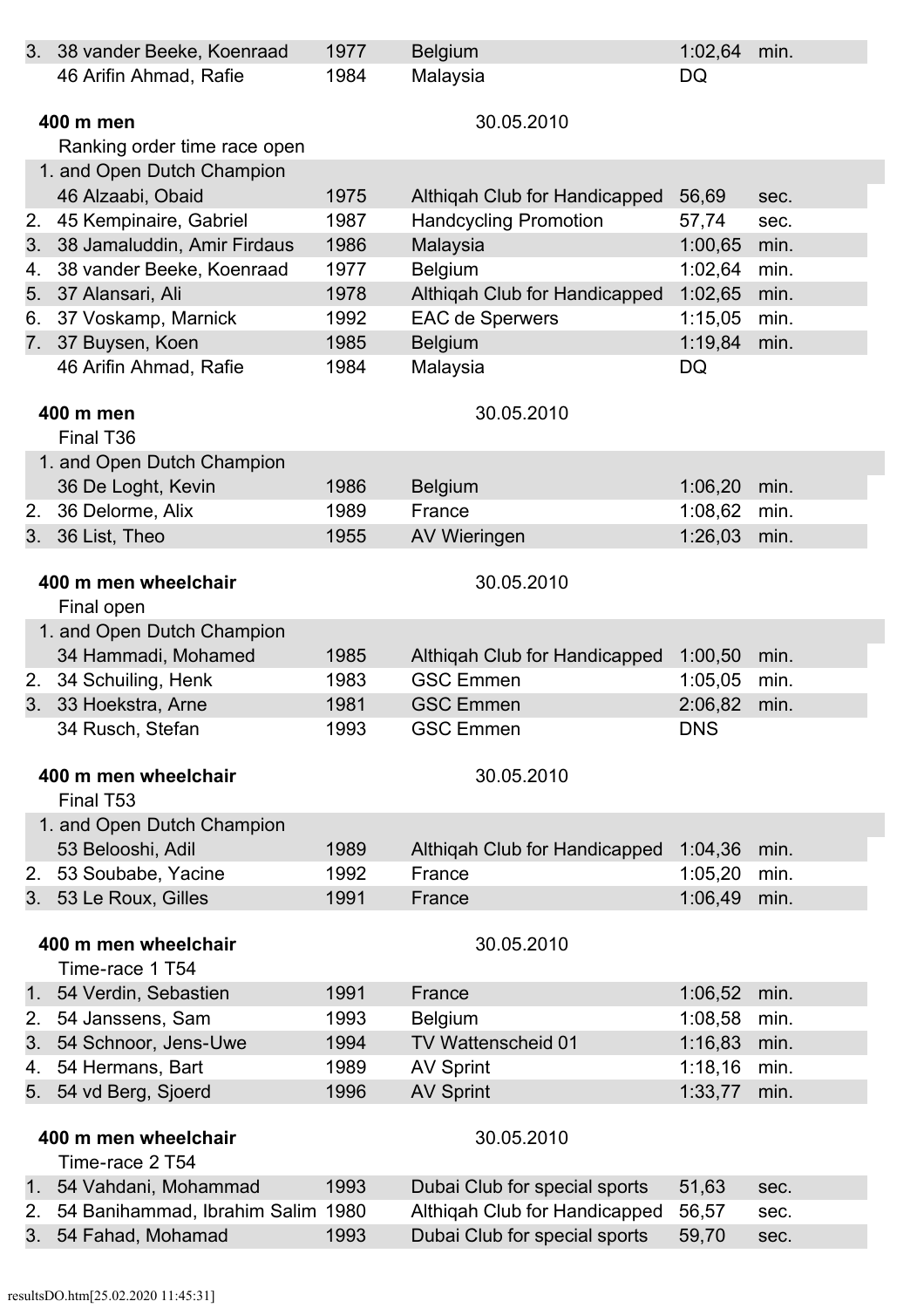| 4.             | 54 Koster, Ron                          | 1989 | <b>AC Tion</b>                                    | 1:08,93    | min. |
|----------------|-----------------------------------------|------|---------------------------------------------------|------------|------|
| 5.             | 54 Orru, Raffaele                       | 1990 | <b>AV Sprint</b>                                  | 1:09,54    | min. |
|                |                                         |      |                                                   |            |      |
|                | 400 m men wheelchair                    |      | 30.05.2010                                        |            |      |
|                | Ranking order time race T54             |      |                                                   |            |      |
|                | 1. and Open Dutch Champion              |      |                                                   |            |      |
|                | 54 Vahdani, Mohammad                    | 1993 | Dubai Club for special sports                     | 51,63      | sec. |
| 2.             | 54 Banihammad, Ibrahim Salim 1980       |      | Althiqah Club for Handicapped                     | 56,57      | sec. |
| 3.             | 54 Fahad, Mohamad                       | 1993 | Dubai Club for special sports                     | 59,70      | sec. |
| 4.             | 54 Verdin, Sebastien                    | 1991 | France                                            | 1:06,52    | min. |
| 5.             | 54 Janssens, Sam                        | 1993 | <b>Belgium</b>                                    | 1:08,58    | min. |
| 6.             | 54 Koster, Ron                          | 1989 | <b>AC Tion</b>                                    | 1:08,93    | min. |
| 7 <sub>1</sub> | 54 Orru, Raffaele                       | 1990 | <b>AV Sprint</b>                                  | 1:09,54    | min. |
| 8.             | 54 Schnoor, Jens-Uwe                    | 1994 | TV Wattenscheid 01                                | 1:16,83    | min. |
|                | 9. 54 Hermans, Bart                     | 1989 | <b>AV Sprint</b>                                  | 1:18,16    | min. |
|                | 10. 54 vd Berg, Sjoerd                  | 1996 | <b>AV Sprint</b>                                  | 1:33,77    | min. |
|                |                                         |      |                                                   |            |      |
|                | 800 m men                               |      | 29.05.2010                                        |            |      |
|                | Final open                              |      |                                                   |            |      |
|                | 1. and Open Dutch Champion              |      |                                                   |            |      |
|                | 46 Arifin Ahmad, Rafie                  | 1984 | Malaysia                                          | 2:08,38    | min. |
| 2.             | 45 Kempinaire, Gabriel                  | 1987 | <b>Handcycling Promotion</b>                      | 2:19,71    | min. |
| 3.             | 37 Lacis, Peteris                       | 1992 | Latvia                                            | 2:24,86    | min. |
| 4.             | 36 Delorme, Alix                        | 1989 | France                                            | 2:40,29    | min. |
| 5.             | 36 List, Theo                           | 1955 | <b>AV Wieringen</b>                               | 3:16,47    | min. |
|                | 13 Ait Mala, Rachid                     | 1966 | Morocco                                           | <b>DNS</b> |      |
|                | 11 Andersen, Michael                    | 1984 | <b>Denmark</b>                                    | <b>DNS</b> |      |
|                |                                         |      |                                                   |            |      |
|                | 800 m men wheelchair                    |      | 29.05.2010                                        |            |      |
|                | Final open                              |      |                                                   |            |      |
|                | 1. and Open Dutch Champion              |      |                                                   |            |      |
|                | 53 Le Roux, Gilles                      | 1991 | France                                            | 2:10,02    | min. |
| 2.             | 53 Soubabe, Yacine                      | 1992 | France                                            | 2:10,43    | min. |
| 3.             | 34 Schuiling, Henk                      | 1983 | <b>GSC Emmen</b>                                  | 2:10,74    | min. |
|                | 4. 33 Hoekstra, Arne                    | 1981 | <b>GSC Emmen</b>                                  | 3:56,22    | min. |
|                | 800 m men wheelchair                    |      |                                                   |            |      |
|                |                                         |      | 29.05.2010                                        |            |      |
|                | Final T54                               |      |                                                   |            |      |
|                | 1. and Open Dutch Champion              |      |                                                   |            |      |
|                | 54 Banihammad, Ibrahim Salim 1980       |      | Althigah Club for Handicapped<br><b>GSC Emmen</b> | 1:51,03    | min. |
| 2.             | 54 Strijker, Freek                      | 1959 |                                                   | 2:01,70    | min. |
| 3.             | 54 Koster, Ron                          | 1989 | <b>AC Tion</b>                                    | 2:20,31    | min. |
| 4.             | 54 Schnoor, Jens-Uwe                    | 1994 | TV Wattenscheid 01                                | 2:38,04    | min. |
|                | 54 Janssens, Sam                        | 1993 | <b>Belgium</b>                                    | <b>DNF</b> |      |
|                | 1500 m men                              |      | 30.05.2010                                        |            |      |
|                |                                         |      |                                                   |            |      |
|                | Final open<br>1. 46 Arifin Ahmad, Rafie | 1984 | Malaysia                                          | 4:34,13    | min. |
|                | 2. 37 Lacis, Peteris                    | 1992 | Latvia                                            | 5:09,67    | min. |
|                |                                         |      |                                                   |            |      |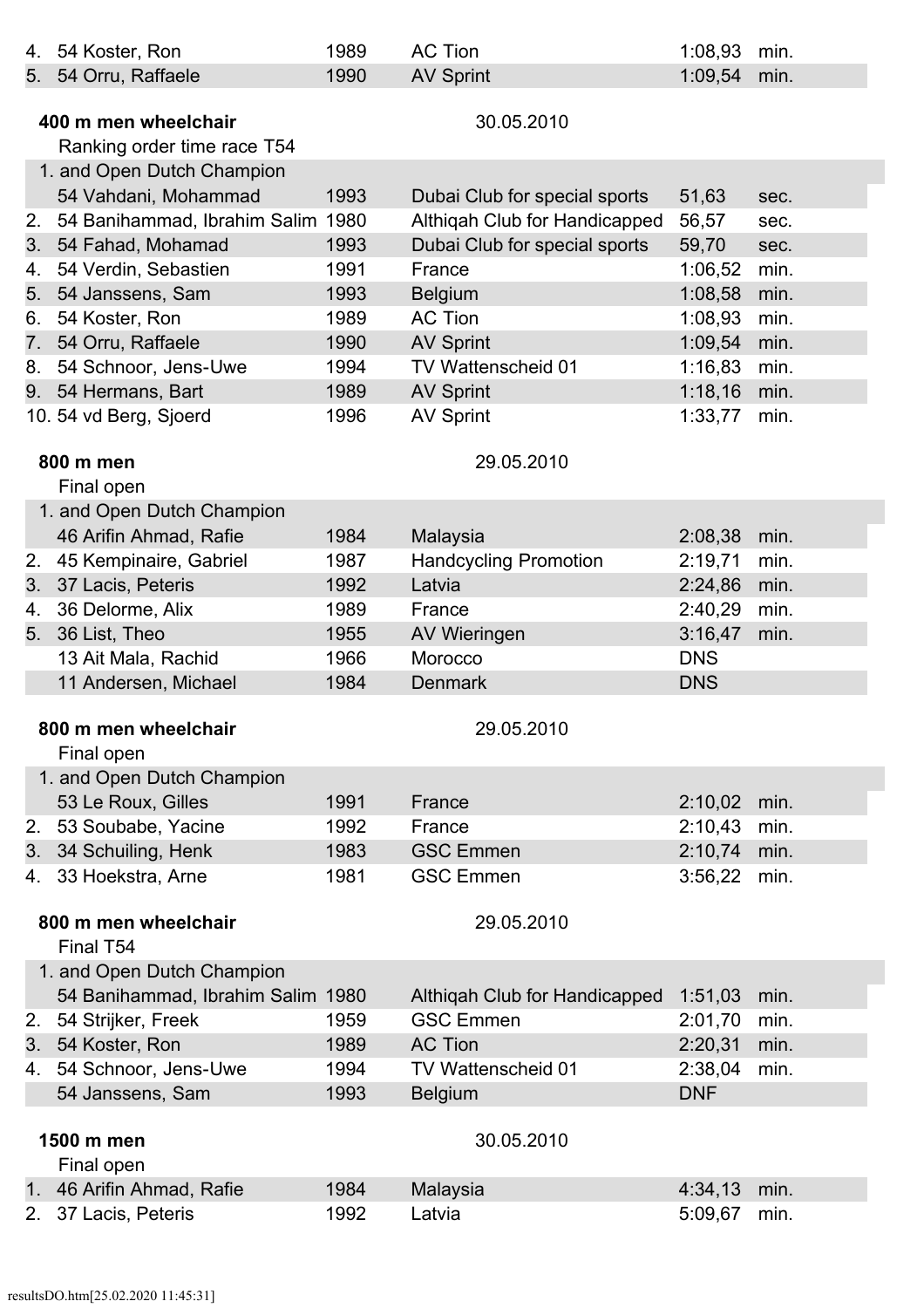|    | 1500 m men wheelchair<br>Final T54   |                                   |                |                        |                  | 30.05.2010                                  |               |      |         |
|----|--------------------------------------|-----------------------------------|----------------|------------------------|------------------|---------------------------------------------|---------------|------|---------|
|    | 1. and Open Dutch Champion           |                                   |                |                        |                  |                                             |               |      |         |
|    |                                      | 54 Banihammad, Ibrahim Salim 1980 |                |                        |                  | Althigah Club for Handicapped               | 3:44,37       | min. |         |
| 2. | 34 Schuiling, Henk                   |                                   |                | 1983                   | <b>GSC Emmen</b> |                                             | 4:20,88       | min. |         |
|    | 3. 53 Le Roux, Gilles                |                                   |                | 1991                   | France           |                                             | 4:22,30       | min. |         |
|    | 54 Strijker, Freek                   |                                   |                | 1959                   | <b>GSC Emmen</b> |                                             | <b>DNS</b>    |      |         |
|    | 5000 m men wheelchair<br>Final       |                                   |                |                        |                  | 29.05.2010                                  |               |      |         |
|    | 1. and Open Dutch Champion           |                                   |                |                        |                  |                                             |               |      |         |
|    |                                      | 54 Banihammad, Ibrahim Salim 1980 |                |                        |                  | Althiqah Club for Handicapped 12:28,27 min. |               |      |         |
| 2. | 54 Strijker, Freek                   |                                   |                | 1959                   | <b>GSC Emmen</b> |                                             | 13:27,46 min. |      |         |
| 3. | 34 Schuiling, Henk                   |                                   |                | 1983                   | <b>GSC Emmen</b> |                                             | 14:35,01 min. |      |         |
|    | long jump men<br>Final F37           |                                   |                |                        |                  | 29.05.2010                                  |               |      |         |
|    | 1. and Open Dutch Champion           |                                   |                |                        |                  |                                             |               |      |         |
|    | 37 Silovs, Dmitrijs                  |                                   |                | 1989                   | Latvia           |                                             | 5,07          | m    |         |
|    | 4,48                                 | 5,04                              | 5,07           | 5,01                   | 5,04             | $\pmb{\mathsf{X}}$                          |               |      |         |
|    | $+0,8$                               | $+1,2$                            | $+1,3$         | $+1,7$                 | $+3,2$           |                                             |               |      |         |
| 2. | 37 Kohout, Jiri                      |                                   |                | 1986                   | Handic.          | <b>Czech Republic-Spastic</b>               | 5,04          | m    |         |
|    | 4,94<br>$+0,3$                       | $\pmb{\mathsf{x}}$                | $\pmb{\chi}$   | 4,88<br>$+1,0$         | 5,04<br>$+0,3$   | $\pmb{\mathsf{x}}$                          |               |      |         |
| 3. | 37 Tonetti, Dennis<br>4,87<br>$+0,6$ | 4,99<br>$+3,0$                    | X              | 1990<br>X              | X                | TV Wattenscheid 01<br>X                     | 4,99          | m    |         |
| 4. | 37 Aevar Baldursson, Baldur          | $X$ x $X$                         |                | 1981<br>4,75<br>$+1,4$ | Iceland          | X                                           | 4,75          | m    |         |
| 5. | 37 Lacnak, Lukas                     |                                   |                | 1985                   | Handic.          | <b>Czech Republic-Spastic</b>               | 4,69          | m    |         |
|    | 4,55<br>$+1,7$                       | 4,61<br>$-2,2$                    | 4,69<br>$+2,2$ | 4,60<br>$+0,8$         | 4,66<br>$+2,7$   | 4,57<br>$+1,4$                              |               |      |         |
|    | long jump men<br>Final by point      |                                   |                |                        |                  | 29.05.2010                                  |               |      |         |
|    | 1. and Open Dutch Champion           |                                   |                |                        |                  |                                             |               |      |         |
|    |                                      | 12 Langenhoven, Hilton            |                | 1988                   | South Africa     |                                             | 7,18          | m    | 1069 P. |
|    | 6,48                                 | 7,16                              | 7,06           | 7,18                   |                  |                                             |               |      |         |
|    | $-0,6$                               | $-0,8$                            | $-1,0$         | $+0,4$                 |                  |                                             |               |      |         |
| 2. | 44 Rehm, Markus                      |                                   |                | 1988                   |                  | TSV Bayer 04 Leverkusen                     | 6,41          | m    | 990 P.  |
|    | 6,14                                 | 6,41                              | 6,16           | 6,12                   | 6,36             | 6,00                                        |               |      |         |
|    | $-1,0$                               | $+0,6$                            | $-0,7$         | $-1,5$                 | $-1,9$           | $-3,0$                                      |               |      | 916 P.  |
| 3. | 46 Roos, David                       |                                   |                | 1988                   | South Africa     |                                             | 6,38          | m    |         |
|    | 6,38<br>$+0,3$                       | 6,26<br>$-1,3$                    | 6,36<br>$-0,9$ | 6,22<br>$-1,7$         | 6,07<br>$-1,9$   | 6,08<br>$-1,3$                              |               |      |         |
| 4. | 46 Bahtiar, Yanto Eryanto            |                                   |                | 1986                   | Malaysia         |                                             | 5,96          | m    | 855 P.  |
|    | 5,58                                 | 5,66                              | 5,96           | $\pmb{\mathsf{X}}$     | 5,82             | 5,74                                        |               |      |         |
|    | $+0,8$                               | $-1,2$                            | $-0,8$         |                        | $+0,5$           | $+0,2$                                      |               |      |         |
| 5. | 42 Bos, Jelmar                       |                                   |                | 1990                   | Spirit           |                                             | 4,47          | m    | 757 P.  |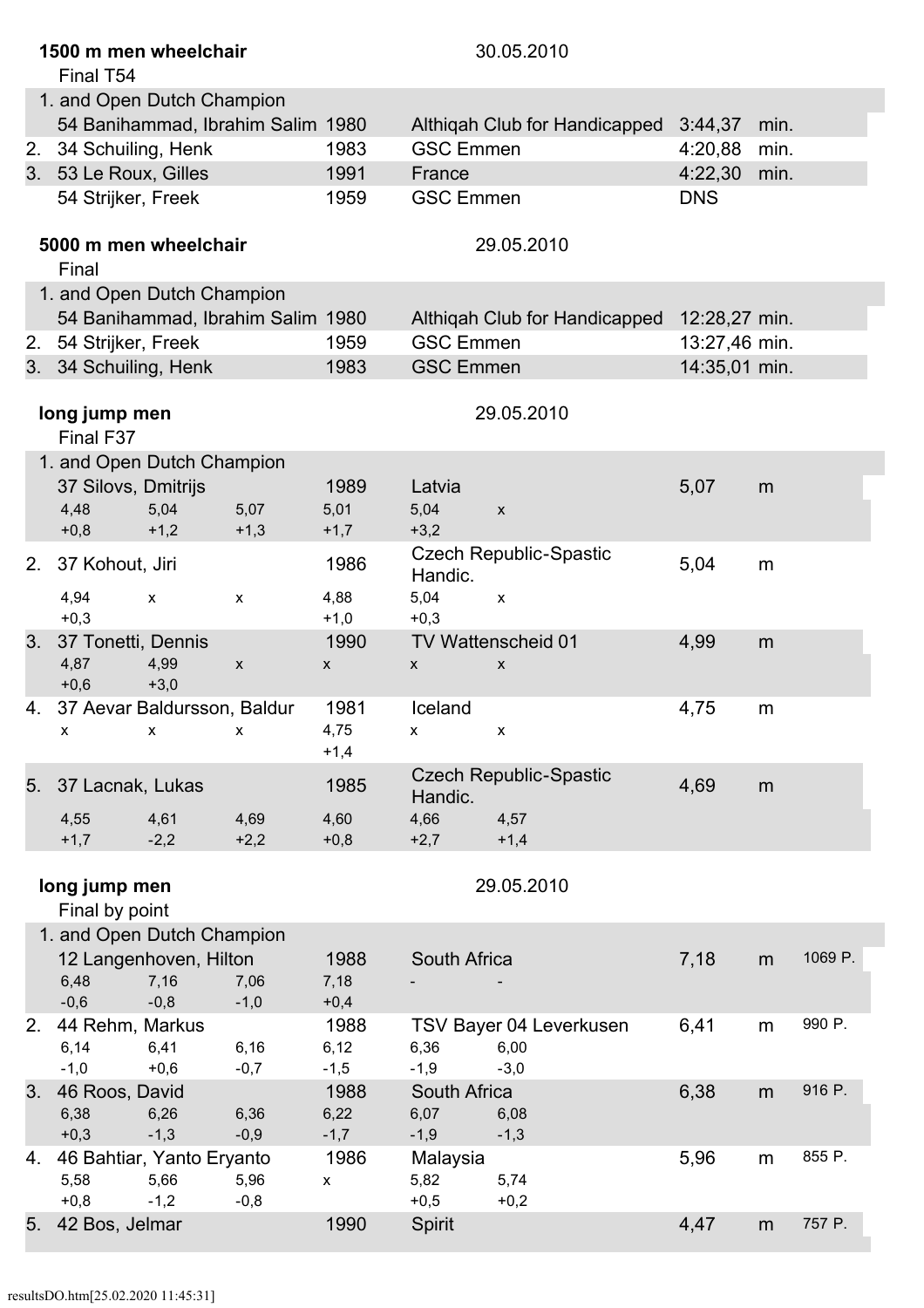|                                                                                               | 4,27<br>$-0,5$                                                                                                                                                                                                                                                                                                                                                                                                                                                                                                                                                                                                                                                                                                                                                                                                                                                                                                                                                                                                                                                                                                                                                                                                                                                                                                                                                                                                                                                                                                                                                                                                                                                                                                                                                                                                                                                                                                                                                                                                                                                                                                                                                                                                                                                                                                                                                   | 4,19<br>$-0,7$ | 4,43<br>$-1,1$ | 4,22<br>$-2,6$ | 4,47<br>$-1,6$ | 4,41<br>$-1,0$ |  |  |
|-----------------------------------------------------------------------------------------------|------------------------------------------------------------------------------------------------------------------------------------------------------------------------------------------------------------------------------------------------------------------------------------------------------------------------------------------------------------------------------------------------------------------------------------------------------------------------------------------------------------------------------------------------------------------------------------------------------------------------------------------------------------------------------------------------------------------------------------------------------------------------------------------------------------------------------------------------------------------------------------------------------------------------------------------------------------------------------------------------------------------------------------------------------------------------------------------------------------------------------------------------------------------------------------------------------------------------------------------------------------------------------------------------------------------------------------------------------------------------------------------------------------------------------------------------------------------------------------------------------------------------------------------------------------------------------------------------------------------------------------------------------------------------------------------------------------------------------------------------------------------------------------------------------------------------------------------------------------------------------------------------------------------------------------------------------------------------------------------------------------------------------------------------------------------------------------------------------------------------------------------------------------------------------------------------------------------------------------------------------------------------------------------------------------------------------------------------------------------|----------------|----------------|----------------|----------------|----------------|--|--|
|                                                                                               | 29.05.2010<br>long jump men<br><b>Final F36/38</b><br>1. and Open Dutch Champion<br>874 P.<br>38 vander Beeke, Koenraad<br>1977<br>5,10<br><b>Belgium</b><br>m<br>5,10<br>4,76<br>4,68<br>4,72<br>4,93<br>4,97<br>$-2,5$<br>$-2,1$<br>$-1,9$<br>$-0,4$<br>$-1,3$<br>$-0,8$<br>834 P.<br>1984<br>4,87<br>38 Curfs, Lars<br><b>Achilles Top</b><br>m<br>4,38<br>4,31<br>4,73<br>4,87<br>4,70<br>$\pmb{\mathsf{X}}$<br>$-2,0$<br>$+0,4$<br>$+0,7$<br>$+0,4$<br>$+1,6$<br><b>Czech Republic-Spastic</b><br>1987<br>4,60<br>788 P.<br>38 Dvorak, Jakub<br>m<br>Handic.<br>4,60<br>4,35<br>4,52<br>4,51<br>4,54<br>4,52<br>$-0,7$<br>$+0,7$<br>$+0,6$<br>$+0,9$<br>$+0,2$<br>$-1,0$<br>651 P.<br>3,95<br>36 Gutmanis, Armands<br>1979<br>Latvia<br>m<br>3,95<br>2,86<br>$\pmb{\mathsf{X}}$<br>$\pmb{\chi}$<br>X<br>$\pmb{\mathsf{X}}$<br>$+0,8$<br>$-1,3$<br>New NED record by Lars Curfs<br>30.05.2010<br>shot put men<br>Final F37<br>1. and Open Dutch Champion<br>37 Aevar Baldursson, Baldur<br>1981<br>10,32<br>Iceland<br>m<br>10,32<br>10,29<br>10,32<br>9,95<br>$\pmb{\mathsf{x}}$<br>$\pmb{\mathsf{X}}$<br>37 Clark, Josh<br>1993<br><b>Great Britain</b><br>8,72<br>m<br>8,72<br>8,34<br>8,66<br>8,62<br>7,70<br>8,08<br>37 Koebeer, Vince<br>1985<br><b>AAC</b><br>5,12<br>m<br>5,12<br>5,05<br>4,98<br>4,94<br>5,06<br>$\mathsf{x}$<br>30.05.2010<br>shot put men<br>Final by point<br>1. and Open Dutch Champion<br>928 P.<br>42 Tinnemeier, Frank<br>1972<br>12,49<br>TSV Bayer 04 Leverkusen<br>m<br>11,68<br>11,24<br>12,49<br>12,14<br>12,18<br>$\mathsf{X}$<br>865 P.<br>13,87<br>44 Frischmann, Jörg<br>1963<br>TSV Bayer 04 Leverkusen<br>m<br>13,55<br>13,63<br>13,42<br>13,87<br>13,53<br>$\mathsf{X}^-$<br>745 P.<br>1991<br>11,94<br><b>Great Britain</b><br>m<br>11,15<br>11,84<br>11,50<br>11,94<br>$\mathsf{X}$<br>$\mathsf{x}$<br>743 P.<br>46 Che Soh, Hisam<br>1981<br>Malaysia<br>11,91<br>m<br>11,11<br>11,33<br>11,31<br>11,67<br>11,91<br>$\mathbf{X}$<br>687 P.<br>1989<br>South Africa<br>11,01<br>m<br>11,01<br>10,92<br>10,98<br>$\mathsf{x}$<br><b>X</b><br><b>X</b><br>544 P.<br>1963<br>8,72<br>6. 44 Kapa, Ervins<br>Latvia<br>m<br>8,41<br>8,31<br>8,65<br>8,46<br>8,72<br>8,07<br>540 P.<br>7. 46 Morgan, Joshua<br>8,66<br>1991<br><b>Great Britain</b><br>m<br>8,21<br>8,66<br>8,50<br>8,45<br>$\mathsf{X}$<br><b>X</b> |                |                |                |                |                |  |  |
|                                                                                               |                                                                                                                                                                                                                                                                                                                                                                                                                                                                                                                                                                                                                                                                                                                                                                                                                                                                                                                                                                                                                                                                                                                                                                                                                                                                                                                                                                                                                                                                                                                                                                                                                                                                                                                                                                                                                                                                                                                                                                                                                                                                                                                                                                                                                                                                                                                                                                  |                |                |                |                |                |  |  |
|                                                                                               |                                                                                                                                                                                                                                                                                                                                                                                                                                                                                                                                                                                                                                                                                                                                                                                                                                                                                                                                                                                                                                                                                                                                                                                                                                                                                                                                                                                                                                                                                                                                                                                                                                                                                                                                                                                                                                                                                                                                                                                                                                                                                                                                                                                                                                                                                                                                                                  |                |                |                |                |                |  |  |
| 2.<br>3.<br>4.<br>2.<br>3.<br>2.<br>3. 44 Davies, Aled<br>4.<br>5. 44 Joubert, Jozua Johannes |                                                                                                                                                                                                                                                                                                                                                                                                                                                                                                                                                                                                                                                                                                                                                                                                                                                                                                                                                                                                                                                                                                                                                                                                                                                                                                                                                                                                                                                                                                                                                                                                                                                                                                                                                                                                                                                                                                                                                                                                                                                                                                                                                                                                                                                                                                                                                                  |                |                |                |                |                |  |  |
|                                                                                               |                                                                                                                                                                                                                                                                                                                                                                                                                                                                                                                                                                                                                                                                                                                                                                                                                                                                                                                                                                                                                                                                                                                                                                                                                                                                                                                                                                                                                                                                                                                                                                                                                                                                                                                                                                                                                                                                                                                                                                                                                                                                                                                                                                                                                                                                                                                                                                  |                |                |                |                |                |  |  |
|                                                                                               |                                                                                                                                                                                                                                                                                                                                                                                                                                                                                                                                                                                                                                                                                                                                                                                                                                                                                                                                                                                                                                                                                                                                                                                                                                                                                                                                                                                                                                                                                                                                                                                                                                                                                                                                                                                                                                                                                                                                                                                                                                                                                                                                                                                                                                                                                                                                                                  |                |                |                |                |                |  |  |
|                                                                                               |                                                                                                                                                                                                                                                                                                                                                                                                                                                                                                                                                                                                                                                                                                                                                                                                                                                                                                                                                                                                                                                                                                                                                                                                                                                                                                                                                                                                                                                                                                                                                                                                                                                                                                                                                                                                                                                                                                                                                                                                                                                                                                                                                                                                                                                                                                                                                                  |                |                |                |                |                |  |  |
|                                                                                               |                                                                                                                                                                                                                                                                                                                                                                                                                                                                                                                                                                                                                                                                                                                                                                                                                                                                                                                                                                                                                                                                                                                                                                                                                                                                                                                                                                                                                                                                                                                                                                                                                                                                                                                                                                                                                                                                                                                                                                                                                                                                                                                                                                                                                                                                                                                                                                  |                |                |                |                |                |  |  |
|                                                                                               |                                                                                                                                                                                                                                                                                                                                                                                                                                                                                                                                                                                                                                                                                                                                                                                                                                                                                                                                                                                                                                                                                                                                                                                                                                                                                                                                                                                                                                                                                                                                                                                                                                                                                                                                                                                                                                                                                                                                                                                                                                                                                                                                                                                                                                                                                                                                                                  |                |                |                |                |                |  |  |
|                                                                                               |                                                                                                                                                                                                                                                                                                                                                                                                                                                                                                                                                                                                                                                                                                                                                                                                                                                                                                                                                                                                                                                                                                                                                                                                                                                                                                                                                                                                                                                                                                                                                                                                                                                                                                                                                                                                                                                                                                                                                                                                                                                                                                                                                                                                                                                                                                                                                                  |                |                |                |                |                |  |  |
|                                                                                               |                                                                                                                                                                                                                                                                                                                                                                                                                                                                                                                                                                                                                                                                                                                                                                                                                                                                                                                                                                                                                                                                                                                                                                                                                                                                                                                                                                                                                                                                                                                                                                                                                                                                                                                                                                                                                                                                                                                                                                                                                                                                                                                                                                                                                                                                                                                                                                  |                |                |                |                |                |  |  |
|                                                                                               |                                                                                                                                                                                                                                                                                                                                                                                                                                                                                                                                                                                                                                                                                                                                                                                                                                                                                                                                                                                                                                                                                                                                                                                                                                                                                                                                                                                                                                                                                                                                                                                                                                                                                                                                                                                                                                                                                                                                                                                                                                                                                                                                                                                                                                                                                                                                                                  |                |                |                |                |                |  |  |
|                                                                                               |                                                                                                                                                                                                                                                                                                                                                                                                                                                                                                                                                                                                                                                                                                                                                                                                                                                                                                                                                                                                                                                                                                                                                                                                                                                                                                                                                                                                                                                                                                                                                                                                                                                                                                                                                                                                                                                                                                                                                                                                                                                                                                                                                                                                                                                                                                                                                                  |                |                |                |                |                |  |  |
|                                                                                               |                                                                                                                                                                                                                                                                                                                                                                                                                                                                                                                                                                                                                                                                                                                                                                                                                                                                                                                                                                                                                                                                                                                                                                                                                                                                                                                                                                                                                                                                                                                                                                                                                                                                                                                                                                                                                                                                                                                                                                                                                                                                                                                                                                                                                                                                                                                                                                  |                |                |                |                |                |  |  |
|                                                                                               |                                                                                                                                                                                                                                                                                                                                                                                                                                                                                                                                                                                                                                                                                                                                                                                                                                                                                                                                                                                                                                                                                                                                                                                                                                                                                                                                                                                                                                                                                                                                                                                                                                                                                                                                                                                                                                                                                                                                                                                                                                                                                                                                                                                                                                                                                                                                                                  |                |                |                |                |                |  |  |
|                                                                                               |                                                                                                                                                                                                                                                                                                                                                                                                                                                                                                                                                                                                                                                                                                                                                                                                                                                                                                                                                                                                                                                                                                                                                                                                                                                                                                                                                                                                                                                                                                                                                                                                                                                                                                                                                                                                                                                                                                                                                                                                                                                                                                                                                                                                                                                                                                                                                                  |                |                |                |                |                |  |  |
|                                                                                               |                                                                                                                                                                                                                                                                                                                                                                                                                                                                                                                                                                                                                                                                                                                                                                                                                                                                                                                                                                                                                                                                                                                                                                                                                                                                                                                                                                                                                                                                                                                                                                                                                                                                                                                                                                                                                                                                                                                                                                                                                                                                                                                                                                                                                                                                                                                                                                  |                |                |                |                |                |  |  |
|                                                                                               |                                                                                                                                                                                                                                                                                                                                                                                                                                                                                                                                                                                                                                                                                                                                                                                                                                                                                                                                                                                                                                                                                                                                                                                                                                                                                                                                                                                                                                                                                                                                                                                                                                                                                                                                                                                                                                                                                                                                                                                                                                                                                                                                                                                                                                                                                                                                                                  |                |                |                |                |                |  |  |
|                                                                                               |                                                                                                                                                                                                                                                                                                                                                                                                                                                                                                                                                                                                                                                                                                                                                                                                                                                                                                                                                                                                                                                                                                                                                                                                                                                                                                                                                                                                                                                                                                                                                                                                                                                                                                                                                                                                                                                                                                                                                                                                                                                                                                                                                                                                                                                                                                                                                                  |                |                |                |                |                |  |  |
|                                                                                               |                                                                                                                                                                                                                                                                                                                                                                                                                                                                                                                                                                                                                                                                                                                                                                                                                                                                                                                                                                                                                                                                                                                                                                                                                                                                                                                                                                                                                                                                                                                                                                                                                                                                                                                                                                                                                                                                                                                                                                                                                                                                                                                                                                                                                                                                                                                                                                  |                |                |                |                |                |  |  |
|                                                                                               |                                                                                                                                                                                                                                                                                                                                                                                                                                                                                                                                                                                                                                                                                                                                                                                                                                                                                                                                                                                                                                                                                                                                                                                                                                                                                                                                                                                                                                                                                                                                                                                                                                                                                                                                                                                                                                                                                                                                                                                                                                                                                                                                                                                                                                                                                                                                                                  |                |                |                |                |                |  |  |
|                                                                                               |                                                                                                                                                                                                                                                                                                                                                                                                                                                                                                                                                                                                                                                                                                                                                                                                                                                                                                                                                                                                                                                                                                                                                                                                                                                                                                                                                                                                                                                                                                                                                                                                                                                                                                                                                                                                                                                                                                                                                                                                                                                                                                                                                                                                                                                                                                                                                                  |                |                |                |                |                |  |  |
|                                                                                               |                                                                                                                                                                                                                                                                                                                                                                                                                                                                                                                                                                                                                                                                                                                                                                                                                                                                                                                                                                                                                                                                                                                                                                                                                                                                                                                                                                                                                                                                                                                                                                                                                                                                                                                                                                                                                                                                                                                                                                                                                                                                                                                                                                                                                                                                                                                                                                  |                |                |                |                |                |  |  |
|                                                                                               |                                                                                                                                                                                                                                                                                                                                                                                                                                                                                                                                                                                                                                                                                                                                                                                                                                                                                                                                                                                                                                                                                                                                                                                                                                                                                                                                                                                                                                                                                                                                                                                                                                                                                                                                                                                                                                                                                                                                                                                                                                                                                                                                                                                                                                                                                                                                                                  |                |                |                |                |                |  |  |
|                                                                                               |                                                                                                                                                                                                                                                                                                                                                                                                                                                                                                                                                                                                                                                                                                                                                                                                                                                                                                                                                                                                                                                                                                                                                                                                                                                                                                                                                                                                                                                                                                                                                                                                                                                                                                                                                                                                                                                                                                                                                                                                                                                                                                                                                                                                                                                                                                                                                                  |                |                |                |                |                |  |  |
|                                                                                               |                                                                                                                                                                                                                                                                                                                                                                                                                                                                                                                                                                                                                                                                                                                                                                                                                                                                                                                                                                                                                                                                                                                                                                                                                                                                                                                                                                                                                                                                                                                                                                                                                                                                                                                                                                                                                                                                                                                                                                                                                                                                                                                                                                                                                                                                                                                                                                  |                |                |                |                |                |  |  |
|                                                                                               |                                                                                                                                                                                                                                                                                                                                                                                                                                                                                                                                                                                                                                                                                                                                                                                                                                                                                                                                                                                                                                                                                                                                                                                                                                                                                                                                                                                                                                                                                                                                                                                                                                                                                                                                                                                                                                                                                                                                                                                                                                                                                                                                                                                                                                                                                                                                                                  |                |                |                |                |                |  |  |
|                                                                                               |                                                                                                                                                                                                                                                                                                                                                                                                                                                                                                                                                                                                                                                                                                                                                                                                                                                                                                                                                                                                                                                                                                                                                                                                                                                                                                                                                                                                                                                                                                                                                                                                                                                                                                                                                                                                                                                                                                                                                                                                                                                                                                                                                                                                                                                                                                                                                                  |                |                |                |                |                |  |  |
|                                                                                               |                                                                                                                                                                                                                                                                                                                                                                                                                                                                                                                                                                                                                                                                                                                                                                                                                                                                                                                                                                                                                                                                                                                                                                                                                                                                                                                                                                                                                                                                                                                                                                                                                                                                                                                                                                                                                                                                                                                                                                                                                                                                                                                                                                                                                                                                                                                                                                  |                |                |                |                |                |  |  |
|                                                                                               |                                                                                                                                                                                                                                                                                                                                                                                                                                                                                                                                                                                                                                                                                                                                                                                                                                                                                                                                                                                                                                                                                                                                                                                                                                                                                                                                                                                                                                                                                                                                                                                                                                                                                                                                                                                                                                                                                                                                                                                                                                                                                                                                                                                                                                                                                                                                                                  |                |                |                |                |                |  |  |
|                                                                                               |                                                                                                                                                                                                                                                                                                                                                                                                                                                                                                                                                                                                                                                                                                                                                                                                                                                                                                                                                                                                                                                                                                                                                                                                                                                                                                                                                                                                                                                                                                                                                                                                                                                                                                                                                                                                                                                                                                                                                                                                                                                                                                                                                                                                                                                                                                                                                                  |                |                |                |                |                |  |  |
|                                                                                               | shot put men                                                                                                                                                                                                                                                                                                                                                                                                                                                                                                                                                                                                                                                                                                                                                                                                                                                                                                                                                                                                                                                                                                                                                                                                                                                                                                                                                                                                                                                                                                                                                                                                                                                                                                                                                                                                                                                                                                                                                                                                                                                                                                                                                                                                                                                                                                                                                     |                |                |                |                | 30.05.2010     |  |  |

Final F35/36

1. and Open Dutch Champion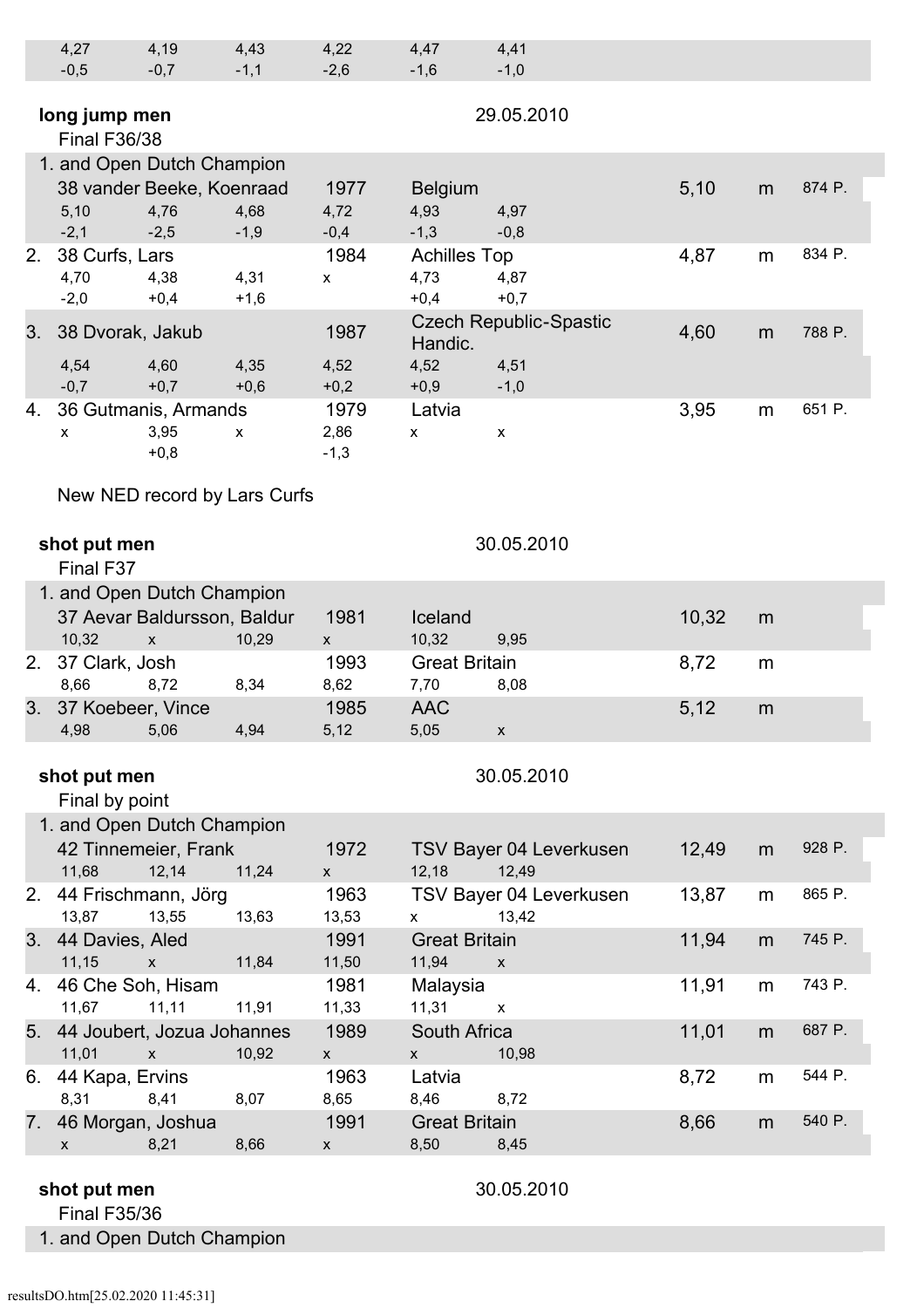|                | 36 Dietz, Sebastian                            |                               |              | 1985                   |                                                                            | TV Wattenscheid 01                                 | 12,16 | m         | 974 P.  |
|----------------|------------------------------------------------|-------------------------------|--------------|------------------------|----------------------------------------------------------------------------|----------------------------------------------------|-------|-----------|---------|
| 2.             | 12,16<br>$\mathsf{x}$<br>35 Berg, Edgars       |                               | 11,29        | 11,75<br>1984          | 11,26<br>Latvia                                                            | $\mathsf{x}$                                       | 13,81 | m         | 955 P.  |
|                | 13,80                                          | x 12,89                       |              | 12,92                  | 12,75 13,81                                                                |                                                    |       |           |         |
| 3.             | 36 Strydom, Duane                              |                               |              | 1969                   | South Africa                                                               |                                                    | 9,90  | m         | 793 P.  |
| 4.             | 9,78<br>36 Newman, Nicholas                    | $\mathsf{x}$                  | 9,90         | $\mathsf{X}$<br>1981   | $\mathsf{X}^-$<br>South Africa                                             | $\mathsf{x}$                                       | 9,13  | m         | 731 P.  |
|                | 9,05                                           | 8,54                          | 9,13         | 8,46                   | 8,82                                                                       | 9,02                                               |       |           |         |
|                | 5. 35 De Bruijn, Rene                          |                               |              | 1967                   | <b>AV Sprint</b>                                                           |                                                    | 7,01  | m         | 485 P.  |
|                | 7,01                                           | 6,61                          | 6,67         | $\mathsf{X}$           | 6,21                                                                       | 6,16                                               |       |           |         |
|                | shot put wheelchair men                        |                               |              |                        |                                                                            | 29.05.2010                                         |       |           |         |
|                | Final by point                                 |                               |              |                        |                                                                            |                                                    |       |           |         |
|                | 1. 33 Musil, Roman                             |                               |              | 1971                   | Handic.                                                                    | <b>Czech Republic-Spastic</b>                      | 10,63 | m         | 1021 P. |
|                | 10,26                                          | 10,57                         | 10,51        | 10,41                  | 10,63                                                                      | $\blacksquare$                                     |       |           |         |
|                | 2. 52 Apinis, Aigars<br>8,96 8,62              | $\mathsf{X}$                  |              | 1973<br>8,80           | Latvia<br>$\mathsf{X}^-$                                                   | $\mathsf{x}$                                       | 8,96  | m         | 981 P.  |
| 3.             | 54 Germic, Andrej<br>8,98                      | 8,86                          | 8,81         | 1980<br>9,03           | Slovakia<br>8,92 9,16                                                      |                                                    | 9,16  | m         | 943 P.  |
|                | 4. 34 Almehairi, Mohammad                      |                               |              | 1981                   |                                                                            | Dubai Club for special sports                      | 9,95  | m         | 922 P.  |
|                | 9,31 9,79                                      |                               | 9,93         | 9,47                   | 9,56                                                                       | 9,95                                               |       |           |         |
|                | 5. 33 Alhousani, Ahmed<br>9,18                 | $\mathsf{X}$ and $\mathsf{X}$ | $\mathsf{x}$ | 1987<br>$\mathsf{X}^-$ | $\mathsf{X}$ and $\mathsf{X}$ and $\mathsf{X}$ are the set of $\mathsf{X}$ | Althiqah Club for Handicapped 9,18<br>$\mathsf{X}$ |       | m         | 881 P.  |
|                | 6. 54 Dahl, Jacob                              |                               |              | 1983                   | Denmark                                                                    |                                                    | 7,47  | m         | 769 P.  |
|                | 6,92 7,29                                      |                               | 7,17         | 7,47                   | 7,21                                                                       | 6,93                                               |       |           |         |
|                | 7. 57 Taylor, Owain<br>8,55                    | 9,19                          | 9,31         | 1992<br>9,06           | <b>Great Britain</b><br>8,76                                               | 9,53                                               | 9,53  | m         | 710 P.  |
|                | 8. 57 Ghardooni, Ali                           |                               |              | 1979                   |                                                                            | <b>GBS Haldensleben</b>                            | 9,47  | m         | 705 P.  |
|                | 9,47<br>9. 33 Sidorovs, Aivars                 | $\mathsf{x}$                  | 9,46         | 9,27<br>1963           | 9,20 9,38<br>Latvia                                                        |                                                    | 6,90  | ${\sf m}$ | 662 P.  |
|                | 6,64                                           | 6,17                          | 6,90         | 6,26                   | 6,60                                                                       | 6,13                                               |       |           |         |
|                | 10. 33 Matus, Pavol                            |                               |              | 1978                   | Slovakia                                                                   |                                                    | 4,97  | m         | 477 P.  |
|                | X                                              | 4,97                          | 4,38         | $\pmb{\mathsf{X}}$     | x                                                                          | 4,94                                               |       |           |         |
|                | shot put wheelchair men<br><b>Final F55/56</b> |                               |              |                        |                                                                            | 29.05.2010                                         |       |           |         |
| 1 <sub>1</sub> | 56 Falkenhain, Ralf Peter<br>11,48             | 11,30                         | 11,12        | 1956<br>11,30          | <b>BS Opladen</b><br>11,22                                                 | 11,31                                              | 11,48 | m         | 989 P.  |
| 2.             | 55 Nemec, Martin<br>10,77                      | 11,06                         | 10,69        | 1974<br>10,67          | <b>Czech Republic</b><br>10,50                                             | 10,81                                              | 11,06 | m         | 976 P.  |
| 3.             | 56 Vasko, Adrian                               |                               |              | 1978                   | Slovakia                                                                   |                                                    | 9,55  | m         | 822 P.  |
|                | 9,40                                           | 9,43                          | 9,55         | 9,34                   | 9,37                                                                       | 9,46                                               |       |           |         |
| 4.             | 56 Rahiminia, Gholam<br>5,47                   | 5,96                          | 5,93         | 1972<br>6,11           | 6,26                                                                       | Dubai Club for special sports<br>6,49              | 6,49  | m         | 559 P.  |
| 5.             | 55 Omair, Muhammad<br>2,90                     | 3,11                          | 3,23         | 1996<br>3,25           | 3,20                                                                       | Dubai Club for special sports<br>3,39              | 3,39  | m         | 299 P.  |
|                |                                                |                               |              |                        |                                                                            |                                                    |       |           |         |
|                | discus men<br>Final F37                        |                               |              |                        |                                                                            | 30.05.2010                                         |       |           |         |
|                | 1. and Open Dutch Champion                     |                               |              |                        |                                                                            |                                                    |       |           |         |
|                | 37 Jensen, Ronnie<br>43,03                     | 40,91                         | 37,19        | 1980<br>$\mathsf{X}$   | <b>Denmark</b><br>36,83                                                    | X                                                  | 43,03 | m         |         |
|                |                                                |                               |              |                        |                                                                            |                                                    |       |           |         |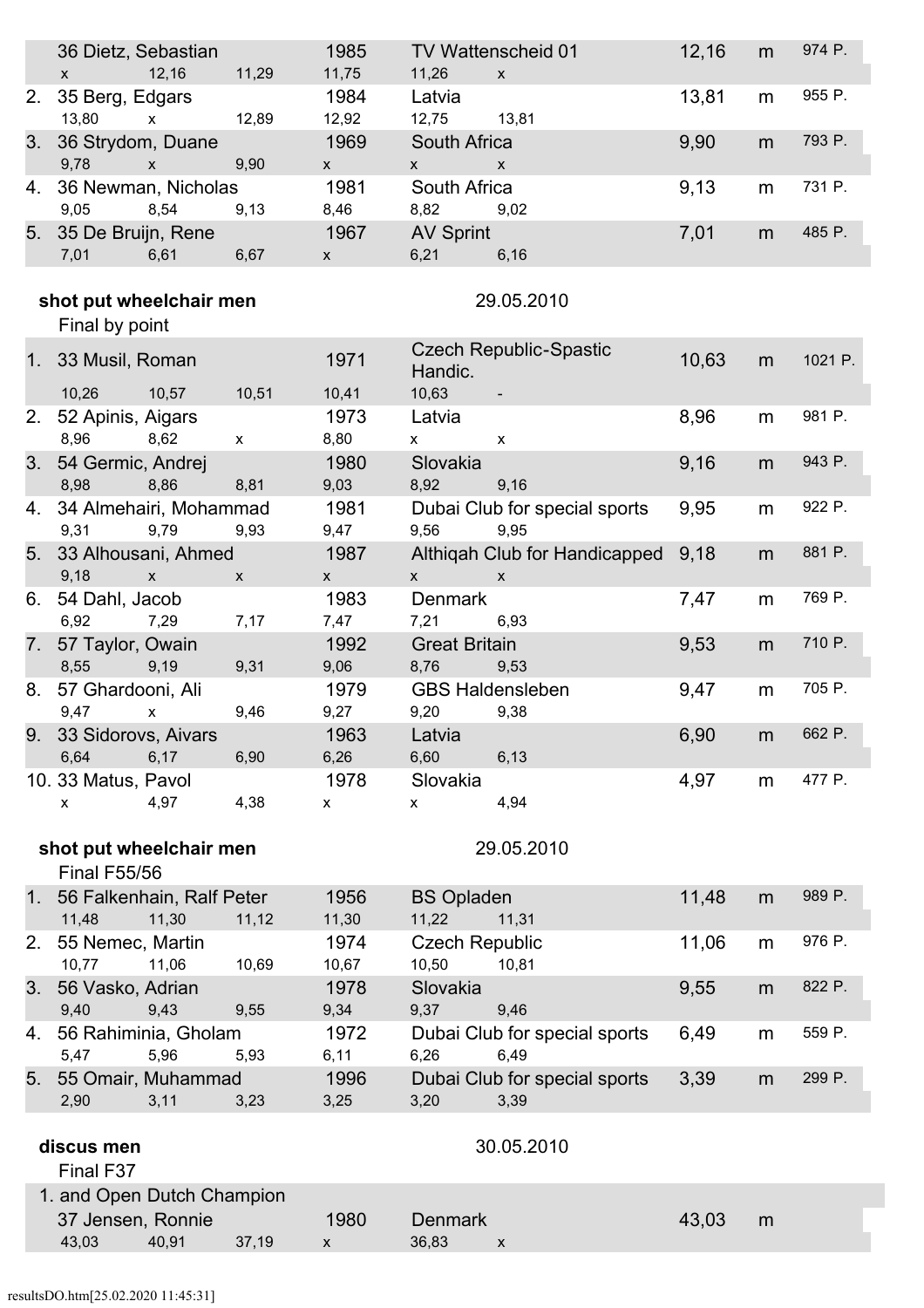|                                                                                                                                                                                                                                                                                                                                                                                                                                                                                                                                                                                                                                                                                                                                                                    | 2. 37 Abu Bakar Mohamed, Hafiz<br>35,16                  | 35,85              | 31,36                     | 1983<br>31,27                     | Malaysia<br>$\mathsf{X}^-$                            | X                                      | 35,85 | m |         |  |
|--------------------------------------------------------------------------------------------------------------------------------------------------------------------------------------------------------------------------------------------------------------------------------------------------------------------------------------------------------------------------------------------------------------------------------------------------------------------------------------------------------------------------------------------------------------------------------------------------------------------------------------------------------------------------------------------------------------------------------------------------------------------|----------------------------------------------------------|--------------------|---------------------------|-----------------------------------|-------------------------------------------------------|----------------------------------------|-------|---|---------|--|
| 3.                                                                                                                                                                                                                                                                                                                                                                                                                                                                                                                                                                                                                                                                                                                                                                 | 37 Clark, Josh<br>$\mathsf{x}$                           | $\mathsf{X}$       | 18,41                     | 1993<br>21,01                     | <b>Great Britain</b><br>$\mathsf{X}$ and $\mathsf{X}$ | 19,14                                  | 21,01 | m |         |  |
| 4.                                                                                                                                                                                                                                                                                                                                                                                                                                                                                                                                                                                                                                                                                                                                                                 | 37 Koebeer, Vince<br>X                                   | $\mathsf{x}$       | 11,58                     | 1985<br>$\mathsf{X}$              | <b>AAC</b><br>$\mathsf{x}$                            | 12,75                                  | 12,75 | m |         |  |
| 30.05.2010<br>discus men<br>Final by point<br>1. and Open Dutch Champion<br>44 Davies, Aled<br>717 P.<br>1991<br><b>Great Britain</b><br>38,77<br>m<br>37,31<br>37,71<br>38,77<br>$\mathsf{x}$<br>$\mathsf{X}$<br>$\mathsf{X}$<br>590 P.<br>46 Che Soh, Hisam<br>1981<br>Malaysia<br>31,90<br>2.<br>m<br>25,88<br>31,90<br>26,18<br>20,53<br>$\mathsf{x}$<br>$\mathsf{x}$<br>44 Joubert, Jozua Johannes<br>South Africa<br>580 P.<br>1989<br>31,40<br>3.<br>m<br>31,40<br>27,49<br>31,28<br>$\mathsf{X}$<br>$\mathsf{x}$<br>$\mathsf{X}$<br>532 P.<br>1963<br>28,78<br>44 Kapa, Ervins<br>Latvia<br>4.<br>m<br>22,01<br>20,35<br>25,95<br>28,78<br>$\mathsf{x}$<br>$\mathsf{x}$<br>46 Morgan, Joshua<br>472 P.<br>1991<br><b>Great Britain</b><br>25,56<br>5.<br>m |                                                          |                    |                           |                                   |                                                       |                                        |       |   |         |  |
|                                                                                                                                                                                                                                                                                                                                                                                                                                                                                                                                                                                                                                                                                                                                                                    |                                                          |                    |                           |                                   |                                                       |                                        |       |   |         |  |
|                                                                                                                                                                                                                                                                                                                                                                                                                                                                                                                                                                                                                                                                                                                                                                    |                                                          |                    |                           |                                   |                                                       |                                        |       |   |         |  |
|                                                                                                                                                                                                                                                                                                                                                                                                                                                                                                                                                                                                                                                                                                                                                                    |                                                          |                    |                           |                                   |                                                       |                                        |       |   |         |  |
|                                                                                                                                                                                                                                                                                                                                                                                                                                                                                                                                                                                                                                                                                                                                                                    |                                                          |                    |                           |                                   |                                                       |                                        |       |   |         |  |
|                                                                                                                                                                                                                                                                                                                                                                                                                                                                                                                                                                                                                                                                                                                                                                    | X                                                        | X                  | $\boldsymbol{\mathsf{x}}$ | 25,56                             | $\mathsf{x}$                                          | X                                      |       |   |         |  |
| 30.05.2010<br>discus men<br><b>Final F35/36</b><br>1. and Open Dutch Champion                                                                                                                                                                                                                                                                                                                                                                                                                                                                                                                                                                                                                                                                                      |                                                          |                    |                           |                                   |                                                       |                                        |       |   |         |  |
|                                                                                                                                                                                                                                                                                                                                                                                                                                                                                                                                                                                                                                                                                                                                                                    | 36 Strydom, Duane<br>33,31                               | 35,08              | $\mathsf X$               | 1969<br>31,67                     | South Africa<br>30,26                                 | $\mathsf{x}$                           | 35,08 | m | 1004 P. |  |
| 2.                                                                                                                                                                                                                                                                                                                                                                                                                                                                                                                                                                                                                                                                                                                                                                 | 35 Berg, Edgars<br>37,89                                 | 37,32              | 36,53                     | 1984<br>36,65                     | Latvia<br>39,55                                       | 40,25                                  | 40,25 | m | 840 P.  |  |
| 3.                                                                                                                                                                                                                                                                                                                                                                                                                                                                                                                                                                                                                                                                                                                                                                 | 36 Abdullah Mohamed, Nizam<br><b>Niam</b><br>24,73       | $\pmb{\mathsf{x}}$ | 26,73                     | 1981<br>$\mathsf{x}$              | Malaysia<br>23,42                                     | 24,86                                  | 26,73 | m | 765 P.  |  |
| 4.                                                                                                                                                                                                                                                                                                                                                                                                                                                                                                                                                                                                                                                                                                                                                                 | 35 De Bruijn, Rene<br>16,89                              | 16,92              | 14,87                     | 1967<br>17,74                     | <b>AV Sprint</b><br>16,16                             | 13,39                                  | 17,74 | m | 370 P.  |  |
|                                                                                                                                                                                                                                                                                                                                                                                                                                                                                                                                                                                                                                                                                                                                                                    | discus wheelchair men<br>Final by point                  |                    |                           |                                   |                                                       | 29.05.2010                             |       |   |         |  |
|                                                                                                                                                                                                                                                                                                                                                                                                                                                                                                                                                                                                                                                                                                                                                                    | 1. and Open Dutch Champion<br>52 Apinis, Aigars<br>18,91 | 19,26              | 19,83                     | 1973<br>19,36                     | Latvia<br>19,41                                       | 18,96                                  | 19,83 | m | 1062 P. |  |
| 2.                                                                                                                                                                                                                                                                                                                                                                                                                                                                                                                                                                                                                                                                                                                                                                 | 33 Musil, Roman                                          |                    |                           | 1971                              | Handic.                                               | <b>Czech Republic-Spastic</b>          | 27,79 | m | 1052 P. |  |
| 3.                                                                                                                                                                                                                                                                                                                                                                                                                                                                                                                                                                                                                                                                                                                                                                 | 26,74<br>32 Bardiovsky, Milos<br>13,97                   | 27,33<br>14,86     | 27,79<br>16,00            | X<br>1959<br>15,00                | 26,70<br>Slovakia<br>15,92                            | 27,70<br>$\mathsf{x}$                  | 16,00 | m | 918 P.  |  |
| 4.                                                                                                                                                                                                                                                                                                                                                                                                                                                                                                                                                                                                                                                                                                                                                                 | 34 Almehairi, Mohammad<br>31,33                          | 30,18              | 32,15                     | 1981<br>31,62                     | 30,48                                                 | Dubai Club for special sports<br>31,71 | 32,15 | m | 817 P.  |  |
| 5.                                                                                                                                                                                                                                                                                                                                                                                                                                                                                                                                                                                                                                                                                                                                                                 | 33 Alhousani, Ahmed<br>19,15                             | $\pmb{\times}$     | $\pmb{\mathsf{X}}$        | 1987<br>$\boldsymbol{\mathsf{X}}$ | 17,91                                                 | Althiqah Club for Handicapped<br>17,06 | 19,15 | m | 724 P.  |  |
| 6.                                                                                                                                                                                                                                                                                                                                                                                                                                                                                                                                                                                                                                                                                                                                                                 | 33 Sidorovs, Aivars<br>14,45                             | 17,42              | 16,51                     | 1963<br>15,48                     | Latvia<br>16,41                                       | 16,88                                  | 17,42 | m | 659 P.  |  |

discus wheelchair men 29.05.2010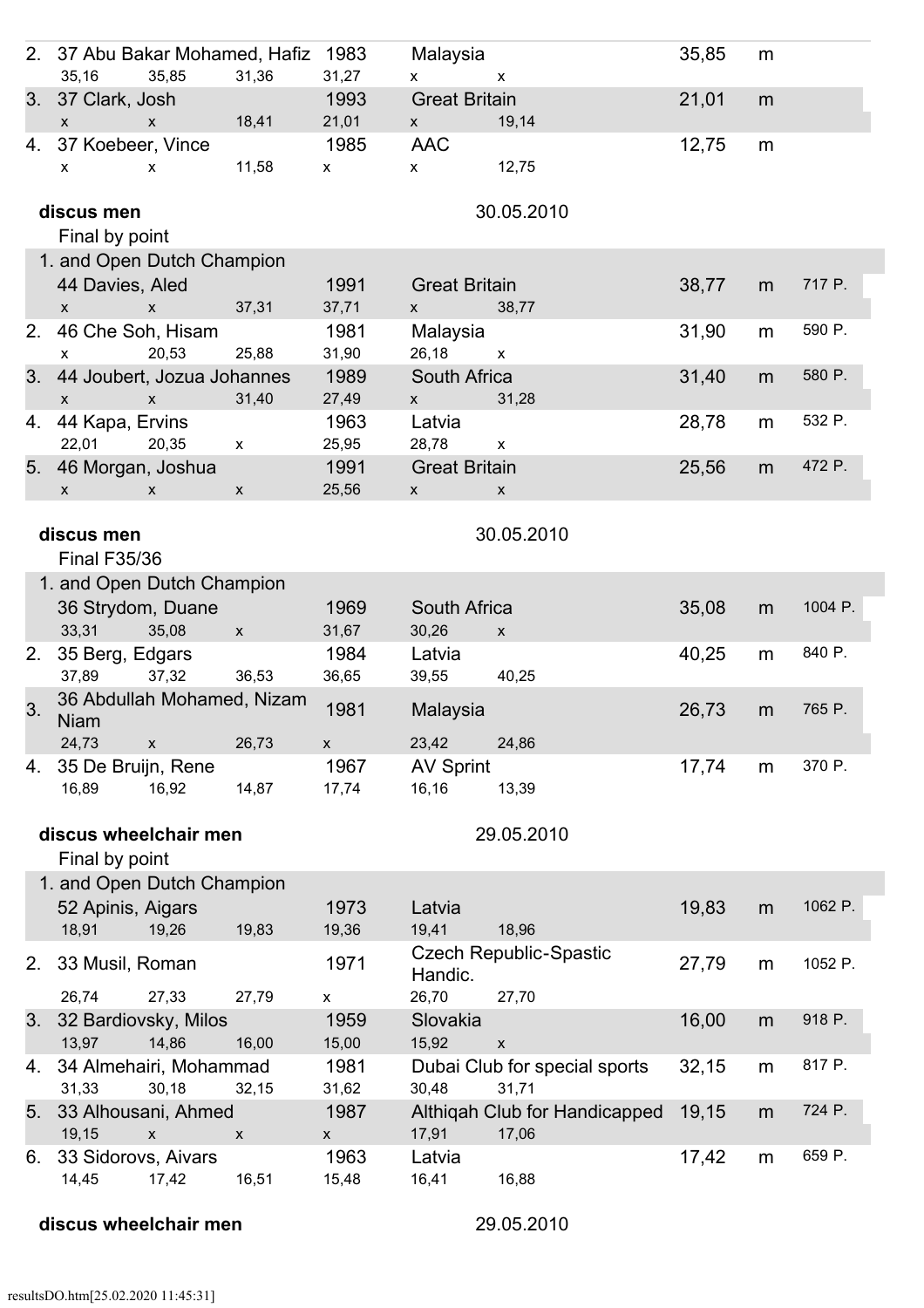|                | <b>Final F55-58</b>                           |              |                            |                                                        |            |   |         |  |  |
|----------------|-----------------------------------------------|--------------|----------------------------|--------------------------------------------------------|------------|---|---------|--|--|
|                | 1. and Open Dutch Champion                    |              |                            |                                                        |            |   |         |  |  |
|                | 57 Ghardooni, Ali<br>43,03<br>42,60           | 43,04        | 1979<br>44,16              | <b>GBS Haldensleben</b><br>43,85<br>44,30              | 44,30      | m | 949 P.  |  |  |
| 2.             | 55 Nemec, Martin<br>34,64<br>35,97            | 34,56        | 1974<br>34,77              | <b>Czech Republic</b><br>34,51<br>35,88                | 35,97      | m | 947 P.  |  |  |
| 3.             | 56 Stiak, Josef<br>34,12<br>34,75             | 32,87        | 1965<br>33,75              | <b>Czech Republic</b><br>34,45<br>33,45                | 34,75      | m | 902 P.  |  |  |
| 4.             | 58 Petrous, Jaroslav<br>46,11<br>41,84        | 45,77        | 1977<br>$\mathsf{X}^-$     | <b>Czech Republic</b><br>44,14<br>$\mathsf{X}^-$       | 46,11      | m | 863 P.  |  |  |
| 5.             | 56 Falkenhain, Ralf Peter<br>28,05<br>24,13   | 28,13        | 1956<br>20,18              | <b>BS Opladen</b><br>25,27<br>25,90                    | 28,13      | m | 730 P.  |  |  |
| 6.             | 56 Rahiminia, Gholam<br>25,39<br>25,74        | 26,03        | 1972<br>$\mathsf{X}$       | Dubai Club for special sports<br>27,02<br>25,34        | 27,02      | m | 701 P.  |  |  |
| 7.             | 57 Taylor, Owain<br>22,77<br>$\mathsf{x}$     | 23,11        | 1992<br>20,85              | <b>Great Britain</b><br>23,62<br>22,87                 | 23,62      | m | 506 P.  |  |  |
| 8.             | 55 Omair, Muhammad<br>13,80<br>14,13          | 14,64        | 1996<br>15,09              | Dubai Club for special sports<br>14,48<br>$\mathsf{x}$ | 15,09      | m | 397 P.  |  |  |
|                | javelin men<br>Final by point                 |              |                            | 29.05.2010                                             |            |   |         |  |  |
|                | 1. and Open Dutch Champion                    |              |                            |                                                        |            |   |         |  |  |
|                | 36 Abdullah Mohamed, Nizam<br><b>Niam</b>     |              | 1981                       | Malaysia                                               | 35,97      | m | 971 P.  |  |  |
|                | 28,30<br>35,97                                | 27,01        | 32,22                      | 33,54<br>30,50                                         |            |   |         |  |  |
| 2.             | 36 Newman, Nicholas<br>31,75<br>$\mathsf{x}$  | $\mathsf{x}$ | 1981<br>34,63              | South Africa<br>35,65<br>34,29                         | 35,65      | m | 962 P.  |  |  |
| 3.             | 37 Aevar Baldursson, Baldur<br>28,76<br>24,38 | 26,29        | 1981<br>25,58              | Iceland<br>23,24<br>$\pmb{\mathsf{X}}$                 | 28,76      | m | 597 P.  |  |  |
|                | 4. 35 De Bruijn, Rene<br>14,98<br>13,75       | 15,17        | 1967<br>15,01              | <b>AV Sprint</b><br>$\pmb{\mathsf{X}}$<br>14,90        | 15,17      | m | 347 P.  |  |  |
|                | 37 Koebeer, Vince                             |              | 1985                       | <b>AAC</b>                                             | <b>DNS</b> |   |         |  |  |
|                | javelin men<br>Final F40-44                   |              |                            | 29.05.2010                                             |            |   |         |  |  |
| 1 <sub>1</sub> | 44 Hertog, Ronald<br>48,52<br>49,99           | 49,47        | 1989<br>46,48              | <b>Rotterdam Atletiek</b><br>47,26<br>48,95            | 49,99      | m | 917 P.  |  |  |
| 2.             | 44 Joubert, Jozua Johannes<br>41,10<br>41,55  | 41,26        | 1989<br>$\pmb{\mathsf{X}}$ | South Africa<br>41,43<br>41,05                         | 41,55      | m | 762 P.  |  |  |
|                | javelin wheelchair men<br>Final by point      |              |                            | 30.05.2010                                             |            |   |         |  |  |
|                | 1. and Open Dutch Champion                    |              |                            |                                                        |            |   |         |  |  |
|                | 33 Musil, Roman                               |              | 1971                       | <b>Czech Republic-Spastic</b><br>Handic.               | 24,08      | m | 1113 P. |  |  |
|                | 22,99<br>22,95                                | 24,08        | 22,05                      | 21,95<br>$\pmb{\mathsf{x}}$                            |            |   |         |  |  |
| 2.             | 34 Almehairi, Mohammad<br>25,58<br>25,13      | 25,09        | 1981<br>26,06              | Dubai Club for special sports<br>25,48<br>26,50        | 26,50      | m | 993 P.  |  |  |
| 3.             | 56 Masri, Faridul<br>30,63<br>30,54           | 29,31        | 1981<br>28,62              | Malaysia<br>29,44<br>28,33                             | 30,63      | m | 839 P.  |  |  |
| 4.             | 54 Germic, Andrej<br>19,51<br>20,10           | 19,58        | 1980<br>18,71              | Slovakia<br>19,49<br>18,70                             | 20,10      | m | 762 P.  |  |  |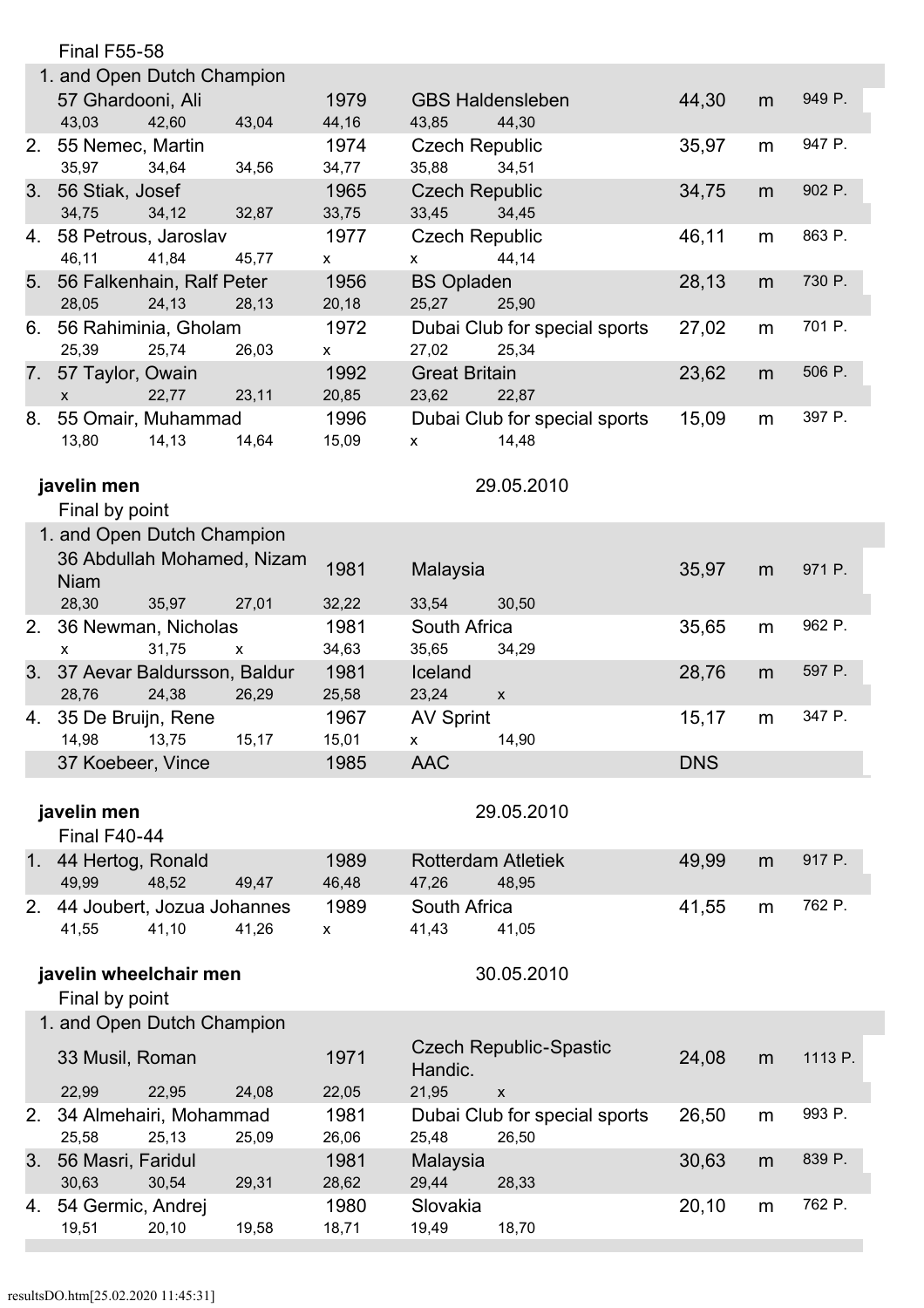|    | 5. 56 Stiak, Josef<br>$\mathsf{x}$ | 25,87                         | 26,90        | 1965<br>26,13 | <b>Czech Republic</b><br>26.14        | 26,38                                  | 26,90      | m | 737 P. |
|----|------------------------------------|-------------------------------|--------------|---------------|---------------------------------------|----------------------------------------|------------|---|--------|
| 6. | 54 Dahl, Jacob<br>15,69            | 16,45                         | 18.07        | 1983<br>18,02 | <b>Denmark</b><br>17.67               | 17.51                                  | 18,07      | m | 685 P. |
| 7. | 28.79                              | 58 Petrous, Jaroslav<br>30.57 | $\mathsf{X}$ | 1977<br>29,37 | <b>Czech Republic</b><br>$\mathsf{x}$ | 27,56                                  | 30,57      | m | 648 P. |
| 8. | 17.68                              | 56 Rahiminia, Gholam<br>16.78 | 16.47        | 1972<br>17,68 | 16.71                                 | Dubai Club for special sports<br>14,09 | 17,68      | m | 484 P. |
|    | 57 Taylor, Owain                   |                               |              | 1992          | <b>Great Britain</b>                  |                                        | <b>DNS</b> |   |        |

### **Women**

| 100 m women                          |                                      | $+0,6$ |                      | 29.05.2010                      |           |        |
|--------------------------------------|--------------------------------------|--------|----------------------|---------------------------------|-----------|--------|
| Final open                           |                                      |        |                      |                                 |           |        |
|                                      | 13 Hayes, Ilse                       | 1988   | South Africa         |                                 | <b>DQ</b> |        |
|                                      | 46 Darimont, Laura                   | 1991   | <b>TV Püttlingen</b> |                                 | DQ        |        |
|                                      | 12 Geraerts, Minke                   | 1979   | <b>AV Sprint</b>     |                                 | DQ        |        |
|                                      | 100 m women                          | $-0,9$ |                      | 29.05.2010                      |           |        |
|                                      | Final T42                            |        |                      |                                 |           |        |
|                                      | 1. and Open Dutch Champion           |        |                      |                                 |           |        |
|                                      | 42 Roozen, Annette                   | 1976   |                      | <b>Utrack- Utrecht</b>          | 17,23     | sec.   |
| 2.                                   | 42 Smits, Marije                     | 1986   | <b>KAV Holland</b>   |                                 | 18,58     | sec.   |
|                                      | 3. 42 Low, Vanessa                   | 1990   |                      | TSV Bayer 04 Leverkusen         | 20,42     | sec.   |
|                                      | 100 m women<br>Final T44             | $-0,3$ |                      | 29.05.2010                      |           |        |
|                                      | 1. and Open Dutch Champion           |        |                      |                                 |           |        |
|                                      | 44 Horan, Kate                       | 1975   | New Zealand          |                                 | 14,39     | sec.   |
| 2.                                   | 44 Holmes, April                     | 1973   |                      | <b>United States of America</b> | 14,42     | sec.   |
| 3.                                   | 44 Verduyn, Suzan                    | 1983   | Phanos               |                                 | 14,54     | sec.   |
| 4.                                   | 44 Nakanishi, Maya                   | 1985   | Japan                |                                 | 14,69     | sec.   |
| 5.                                   | 44 Reid, Stephanie                   | 1984   | <b>Great Britain</b> |                                 | 14,70     | sec.   |
| 6.                                   | 44 Pruysen, Iris                     | 1987   |                      | DK en AV Hercules               | 16,55     | sec.   |
| 100 m women<br><b>Heat 1 T35-T38</b> |                                      | $+1,3$ |                      | 30.05.2010                      |           |        |
| 1 <sub>1</sub>                       | 37 Mogge, Juliane                    | 1990   |                      | TV Wattenscheid 01              | 15,76     | sec. Q |
| 2.                                   | 35 Streckert, Uta                    | 1994   |                      | TV Wattenscheid 01              | 21,52     | sec. Q |
| 3.                                   | 35 Jenickova, Barbora                | 1992   | Handic.              | <b>Czech Republic-Spastic</b>   | 25,60     | sec.   |
| 4.                                   | 35 Strakosova, Nikola                | 1991   | Handic.              | <b>Czech Republic-Spastic</b>   | 31,50     | sec.   |
|                                      | 100 m women<br><b>Heat 2 T35-T38</b> | $+1,0$ |                      | 30.05.2010                      |           |        |
| 1 <sub>1</sub>                       | 38 Slaby, Tamira                     | 1992   |                      | <b>TV Wattenscheid 01</b>       | 14,46     | sec. Q |
| 2.                                   | 38 Vejrazkova, Anezka                | 1991   | Handic.              | <b>Czech Republic-Spastic</b>   | 15,40     | sec. Q |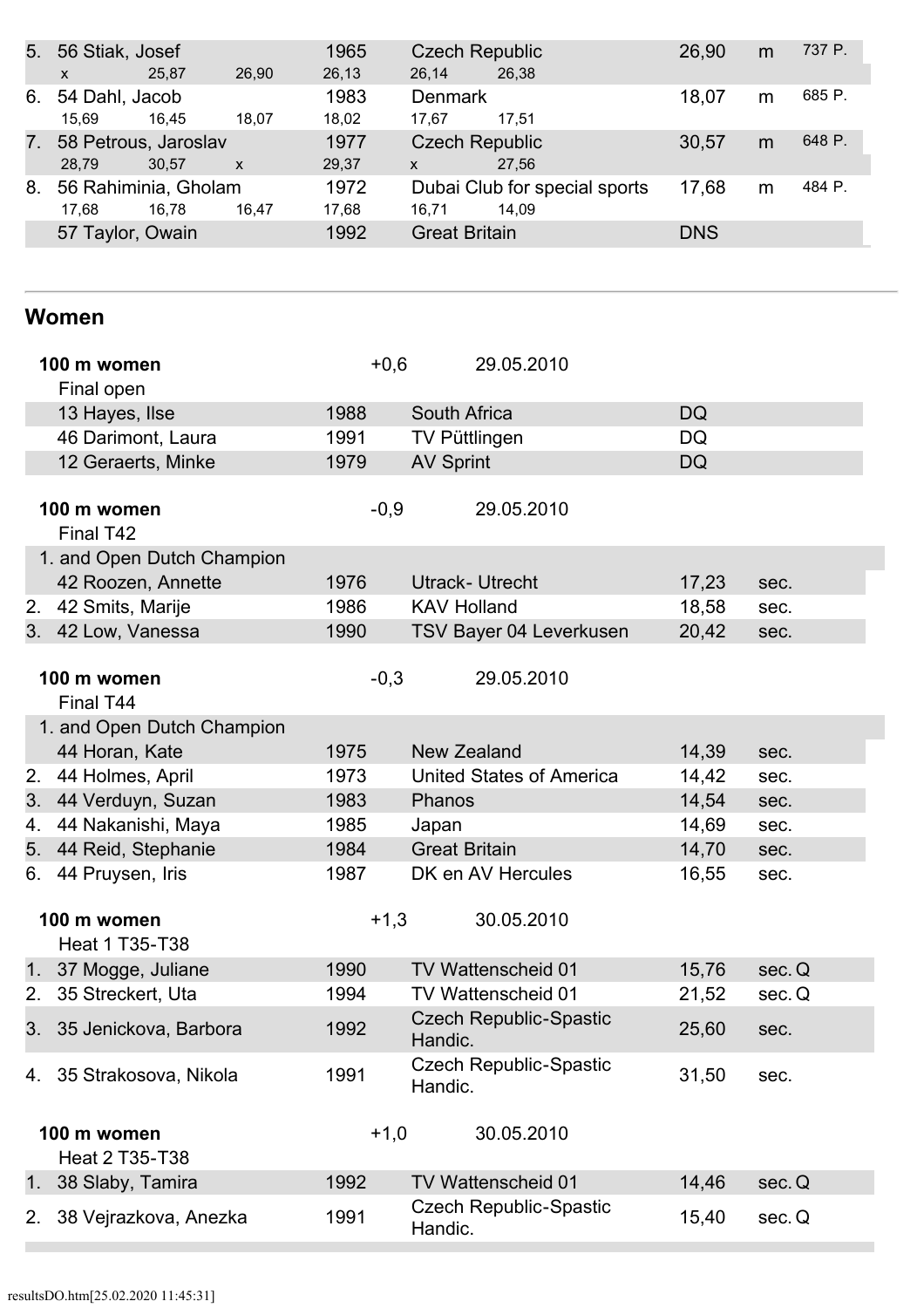|         | 3. 37 Gardarsdottir, Ingeborg Eide 1996                  |        | Iceland              |                               | 17,55          | sec.q        |
|---------|----------------------------------------------------------|--------|----------------------|-------------------------------|----------------|--------------|
|         | 4. 35 Kadetova, Lenka                                    | 1990   | Handic.              | <b>Czech Republic-Spastic</b> | 18,57          | sec.q        |
|         | 100 m women<br><b>Final T35-T38</b>                      | $+2,0$ |                      | 30.05.2010                    |                |              |
|         | 1. and Open Dutch Champion                               |        |                      |                               |                |              |
|         | 38 Slaby, Tamira                                         | 1992   |                      | <b>TV Wattenscheid 01</b>     | 14,25          | sec.         |
| 2.      | 38 Vejrazkova, Anezka                                    | 1991   | Handic.              | <b>Czech Republic-Spastic</b> | 15,33          | sec.         |
| 3.      | 37 Gardarsdottir, Ingeborg Eide 1996                     |        | Iceland              |                               | 17,58          | sec.         |
| 4.      | 35 Kadetova, Lenka                                       | 1990   | Handic.              | <b>Czech Republic-Spastic</b> | 18,43          | sec.         |
| 5.      | 35 Streckert, Uta                                        | 1994   |                      | <b>TV Wattenscheid 01</b>     | 19,14          | sec.         |
|         | 37 Mogge, Juliane                                        | 1990   |                      | TV Wattenscheid 01            | <b>SO</b>      |              |
|         |                                                          |        |                      |                               |                |              |
|         | 100 m women wheelchair<br><b>Final T33/34</b>            | $+4,2$ |                      | 30.05.2010                    |                |              |
|         | 1. and Open Dutch Champion                               |        |                      |                               |                |              |
|         | 34 Vranken, Desiree                                      | 1971   |                      | <b>Swift Roermond</b>         | 21,44          | sec.         |
| 2.      | 34 Siemons, Amy                                          | 1985   | <b>HAC Helmond</b>   |                               | 23,18          | sec.         |
| 3.      | 33 Zomer, Tanja                                          | 1978   | <b>GSC Emmen</b>     |                               | 25,29          | sec.         |
| 4.      | 34 Aarden, Angelique                                     | 1969   | <b>AV Sprint</b>     |                               | 29,30          | sec.         |
| 5.      | 34 Jongbloed, Rita                                       | 1981   | <b>GSC Emmen</b>     |                               | 31,24          | sec.         |
| 6.      | 34 van Aken, Ellen                                       | 1969   | <b>AV Sprint</b>     |                               | 32,39          | sec.         |
|         |                                                          |        |                      |                               |                |              |
|         | 100 m women wheelchair<br><b>Final T53/54</b>            | $+4,3$ |                      | 30.05.2010                    |                |              |
|         | 1. 53 Fischer, Margarita                                 | 1992   |                      | <b>TV Wattenscheid 01</b>     | 20,53          | sec.         |
|         | 2. 54 vd Wolf, Laylani                                   | 1994   | <b>AV Sprint</b>     |                               | 31,72          | sec.         |
|         |                                                          |        |                      |                               |                |              |
|         | 200 m women                                              | $-0,1$ |                      | 29.05.2010                    |                |              |
|         | Final open                                               |        |                      |                               |                |              |
|         | 1. and Open Dutch Champion                               |        |                      |                               |                |              |
|         | 44 Horan, Kate                                           | 1975   | New Zealand          | TV Wattenscheid 01            | 29,34          | sec.         |
| 2.      | 38 Slaby, Tamira                                         | 1992   |                      | <b>Czech Republic-Spastic</b> | 29,42          | sec.         |
| 3.      | 38 Vejrazkova, Anezka                                    | 1991   | Handic.              |                               | 32,28          | sec.         |
| 4.      | 37 Mogge, Juliane                                        | 1990   |                      | TV Wattenscheid 01            | 34,23          | sec.         |
|         | 44 Reid, Stephanie                                       | 1984   | <b>Great Britain</b> |                               | <b>DNS</b>     |              |
|         | 44 Nakanishi, Maya                                       | 1985   | Japan                |                               | <b>DNS</b>     |              |
|         | 200 m women                                              | $-0,1$ |                      | 29.05.2010                    |                |              |
|         | Time-race 1 open                                         |        |                      |                               |                |              |
| $1_{-}$ | 44 Nakanishi, Maya                                       | 1985   | Japan                |                               | 29,66          | sec.q        |
| 2.      | 38 Vejrazkova, Anezka                                    | 1991   | Handic.              | <b>Czech Republic-Spastic</b> | 31,70          | sec.q        |
| 3.      |                                                          |        |                      |                               |                |              |
|         |                                                          |        |                      |                               |                |              |
| 4.      | 44 Pruysen, Iris<br>37 Gardarsdottir, Ingeborg Eide 1996 | 1987   | Iceland              | DK en AV Hercules             | 33,89<br>37,06 | sec.<br>sec. |
| 5.      | 35 Kadetova, Lenka                                       | 1990   |                      | <b>Czech Republic-Spastic</b> | 42,54          | sec.         |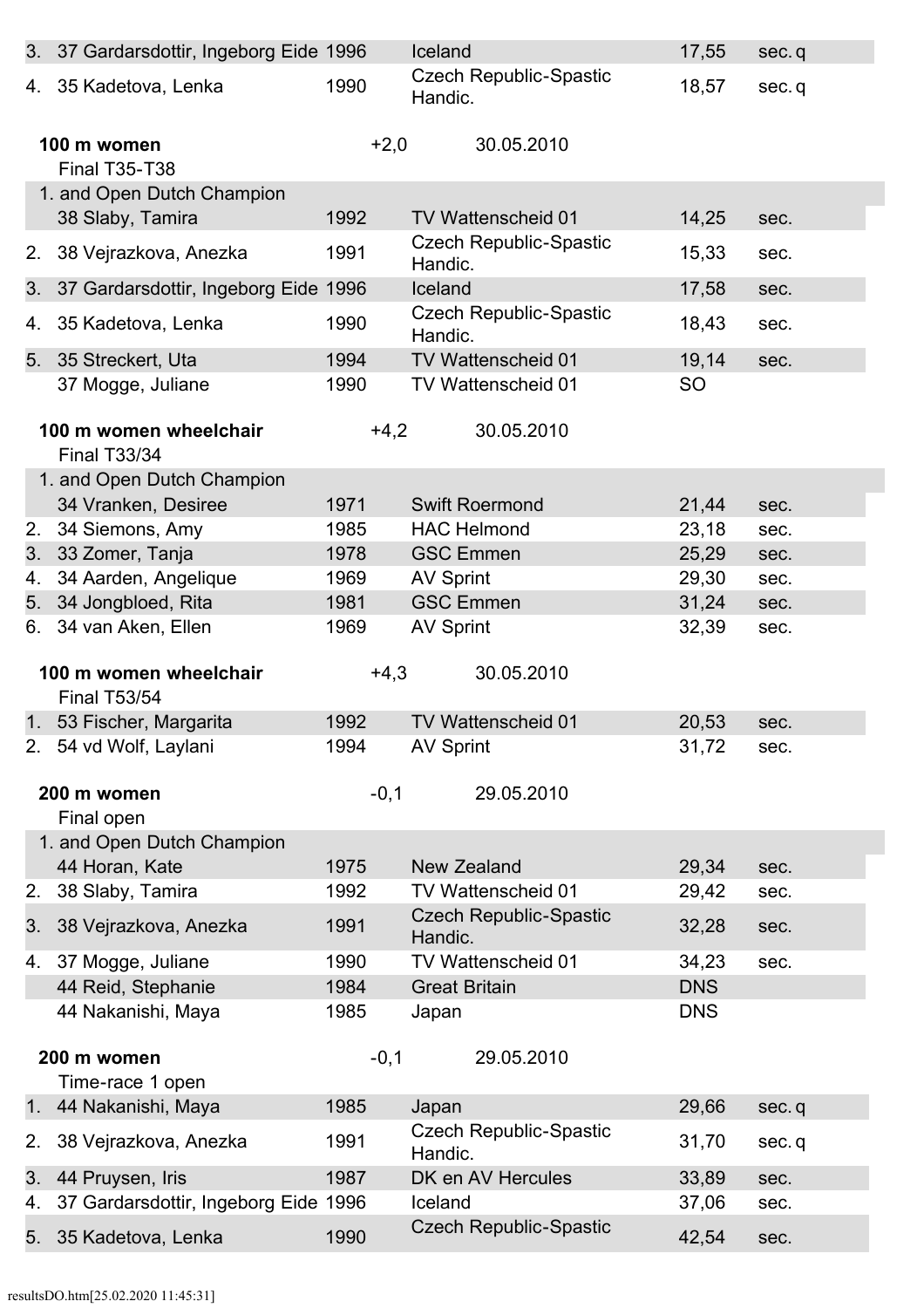|                |                                           |              | Handic.                                  |                    |              |
|----------------|-------------------------------------------|--------------|------------------------------------------|--------------------|--------------|
|                |                                           |              |                                          |                    |              |
|                | 200 m women                               | $+0,8$       | 29.05.2010                               |                    |              |
|                | Time-race 2 open                          |              |                                          |                    |              |
| 1 <sub>1</sub> | 44 Reid, Stephanie                        | 1984         | <b>Great Britain</b>                     | 30,39              | sec.q        |
| 2.             | 37 Mogge, Juliane                         | 1990         | TV Wattenscheid 01                       | 33,68              | sec.q        |
|                | 3. 12 Geraerts, Minke                     | 1979         | <b>AV Sprint</b>                         | 39,36              | sec.         |
| 4.             | 35 Strakosova, Nikola                     | 1991         | <b>Czech Republic-Spastic</b><br>Handic. | 75,75              | sec.         |
|                | 200 m women                               | $+1,0$       | 29.05.2010                               |                    |              |
|                | Time-race 3 open                          |              |                                          |                    |              |
| 1 <sub>1</sub> | 38 Slaby, Tamira                          | 1992         | <b>TV Wattenscheid 01</b>                | 29,52              | sec.q        |
| 2.             | 44 Horan, Kate                            | 1975         | <b>New Zealand</b>                       | 29,52              | sec.q        |
| 3.             | 35 Streckert, Uta                         | 1994         | TV Wattenscheid 01                       | 38,85              | sec.         |
| 4.             | 35 Jenickova, Barbora                     | 1992         | <b>Czech Republic-Spastic</b><br>Handic. | 47,77              | sec.         |
|                | 42 Roozen, Annette                        | 1976         | <b>Utrack- Utrecht</b>                   | <b>DNS</b>         |              |
|                |                                           |              |                                          |                    |              |
|                | 200 m women wheelchair<br>Heat 1 open     | $-1,0$       | 29.05.2010                               |                    |              |
| 1 <sub>1</sub> | 34 Vranken, Desiree                       | 1971         | <b>Swift Roermond</b>                    | 40,93              | sec. Q       |
| 2.             | 34 Aarden, Angelique                      | 1969         | <b>AV Sprint</b>                         | 63,96              | sec. Q       |
|                | 34 Jongbloed, Rita                        | 1981         | <b>GSC Emmen</b>                         | <b>DNS</b>         |              |
|                |                                           |              |                                          |                    |              |
|                | 200 m women wheelchair<br>Heat 2 open     | $-0,2$       | 29.05.2010                               |                    |              |
|                |                                           |              |                                          |                    |              |
|                | 1. 53 Fischer, Margarita                  | 1992         | TV Wattenscheid 01                       | 37,75              | sec. Q       |
|                | 34 Siemons, Amy                           | 1985         | <b>HAC Helmond</b>                       | 44,63              | sec. Q       |
|                | 3. 54 vd Wolf, Laylani                    | 1994         | <b>AV Sprint</b>                         | 48,69              | sec.q        |
|                | 4. 34 van Aken, Ellen                     | 1969         | <b>AV Sprint</b>                         | 63,09              | sec.q        |
|                |                                           |              |                                          |                    |              |
|                | 200 m women wheelchair                    | $+0,6$       | 29.05.2010                               |                    |              |
|                | Final open                                |              |                                          |                    |              |
|                | 1. and Open Dutch Champion                |              |                                          |                    |              |
|                | 53 Fischer, Margarita                     | 1992         | <b>TV Wattenscheid 01</b>                | 37,78              | sec.         |
| 2.             | 34 Vranken, Desiree                       | 1971         | <b>Swift Roermond</b>                    | 40,70              | sec.         |
| 3.             | 34 Siemons, Amy                           | 1985         | <b>HAC Helmond</b>                       | 44,30              | sec.         |
| 4.             | 54 vd Wolf, Laylani                       | 1994         | <b>AV Sprint</b>                         | 54,70              | sec.         |
| 5.             | 34 Aarden, Angelique                      | 1969         | <b>AV Sprint</b>                         | 59,54              | sec.         |
| 6.             | 34 van Aken, Ellen                        | 1969         | <b>AV Sprint</b>                         | 62,99              | sec.         |
|                | 400 m women wheelchair                    |              | 30.05.2010                               |                    |              |
|                | Final open                                |              |                                          |                    |              |
|                | 1. and Open Dutch Champion                |              | <b>Swift Roermond</b>                    |                    |              |
| 2.             | 34 Vranken, Desiree                       | 1971<br>1992 | TV Wattenscheid 01                       | 1:16,65            | min.<br>min. |
|                | 53 Fischer, Margarita                     |              |                                          | 1:16,92            |              |
| 3.<br>4.       | 54 vd Wolf, Laylani<br>34 Jongbloed, Rita | 1994<br>1981 | <b>AV Sprint</b><br><b>GSC Emmen</b>     | 1:57,62<br>2:19,94 | min.<br>min. |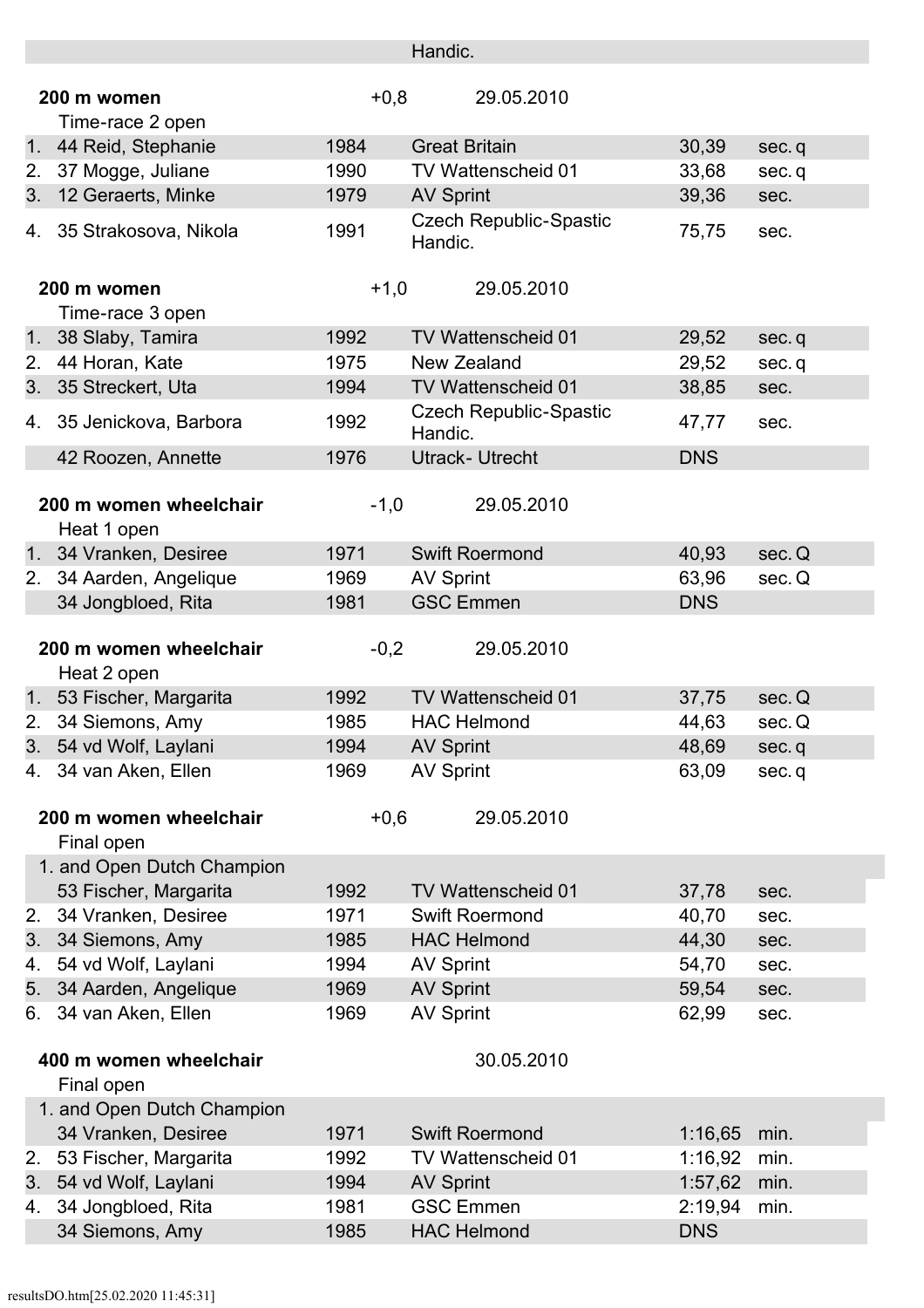|    | 1500 m women wheelchair<br>Final open    |                |                           |                        |                                          |                               |               |      |        |
|----|------------------------------------------|----------------|---------------------------|------------------------|------------------------------------------|-------------------------------|---------------|------|--------|
|    | 1. and Open Dutch Champion               |                |                           |                        |                                          |                               |               |      |        |
|    | 33 Zomer, Tanja                          |                |                           | 1978                   | <b>GSC Emmen</b>                         |                               | 7:18,75       | min. |        |
| 2. | 54 vd Wolf, Laylani                      |                |                           | 1994                   | <b>AV Sprint</b>                         |                               | 9:48,02       | min. |        |
|    | 3. 34 Jongbloed, Rita                    |                |                           | 1981                   | <b>GSC Emmen</b>                         |                               | 10:44,21 min. |      |        |
|    | long jump women<br>Final by point        |                |                           |                        |                                          | 29.05.2010                    |               |      |        |
|    | 1. and Open Dutch Champion               |                |                           |                        |                                          |                               |               |      |        |
|    | 13 Hayes, Ilse                           |                |                           | 1988                   | South Africa                             |                               | 5,42          | m    | 973 P. |
|    | 5,28                                     | 5,33           | 5,42                      | 5,29                   | 5,16                                     | 5,33                          |               |      |        |
|    | $-1,5$                                   | $+0,7$         | $+1,2$                    | $-0,2$                 | $+1,9$                                   | $-0,7$                        |               |      |        |
| 2. | 42 Roozen, Annette<br>X.                 | 3,22<br>$-0,8$ | 2,98<br>$+2,7$            | 1976<br>2,40<br>$+1,9$ | <b>Utrack- Utrecht</b><br>3,41<br>$+1,9$ | 3,21<br>$-1,8$                | 3,41          | m    | 958 P. |
| 3. | 42 Low, Vanessa                          |                |                           | 1990                   |                                          | TSV Bayer 04 Leverkusen       | 3,29          | m    | 924 P. |
|    | 2,93<br>$-2,4$                           | 3,22<br>$-2,7$ | 2,29<br>$+2,1$            | 3,29<br>$+2,3$         | 3,23<br>$+1,6$                           | 2,60<br>$+0,5$                |               |      |        |
| 4. | 44 Reid, Stephanie                       |                |                           | 1984                   | <b>Great Britain</b>                     |                               | 4,59          | m    | 920 P. |
|    | x                                        | 4,56<br>$-1,2$ | $\mathsf{x}$              | 4,59<br>$+1,1$         | X.                                       | 4,52<br>$+1,2$                |               |      |        |
| 5. | 42 Smits, Marije                         |                |                           | 1986                   | <b>KAV Holland</b>                       |                               | 3,24          | m    | 910 P. |
|    | 2,92                                     | 3,01           | 3,24                      | 3,08                   | 3,23                                     | 3,22                          |               |      |        |
|    | $-0,3$                                   | $-1,8$         | $+0,4$                    | $+0,6$                 | $+0,8$                                   | $+0,4$                        |               |      |        |
| 6. | 44 Nakanishi, Maya                       |                |                           | 1985                   | Japan                                    |                               | 4,46          | m    | 894 P. |
|    | 4,46                                     | 4,43           | 4,42                      | 3,74                   | X                                        | $\pmb{\mathsf{X}}$            |               |      |        |
|    | $-2,3$                                   | $-1,5$         | $+1,7$                    | $+1,3$                 |                                          |                               |               |      |        |
| 7. | 46 Darimont, Laura                       |                |                           | 1991                   | <b>TV Püttlingen</b>                     |                               | 4,65          | m    | 812 P. |
|    | 4,65<br>$-0,9$                           | 4,40<br>$-0,4$ | $\boldsymbol{\mathsf{X}}$ | 4,56<br>$+0,9$         | 4,58<br>$+0,3$                           | 4,40<br>$-2,9$                |               |      |        |
| 8. | 44 Verduyn, Suzan                        |                |                           | 1983                   | Phanos                                   |                               | 4,02          | m    | 805 P. |
|    | 3,89                                     | 3,96           | 4,02                      | 3,42                   | 3,99                                     | 3,84                          |               |      |        |
|    | $-1,4$                                   | $-0,8$         | $-0,2$                    | $+0,5$                 | $-0,4$                                   | $-0,8$                        |               |      |        |
|    |                                          |                |                           |                        |                                          | <b>Czech Republic-Spastic</b> |               |      |        |
| 9. | 38 Vejrazkova, Anezka                    |                |                           | 1991                   | Handic.                                  |                               | 3,33          | m    | 741 P. |
|    | 3,33                                     | 3,28           | $\pmb{\mathsf{X}}$        | 3,07                   | 2,89                                     | 2,64                          |               |      |        |
|    | $-0,6$                                   | $+2,2$         |                           | $+1,0$                 | $+2,8$                                   | $+0,4$                        |               |      |        |
|    | 10.44 Pruysen, Iris                      |                |                           | 1987                   |                                          | DK en AV Hercules             | 2,99          | m    | 599 P. |
|    | 2,99                                     | 2,34           | $\pmb{\mathsf{x}}$        | 2,55                   | 2,06                                     | 2,44                          |               |      |        |
|    | $+0,7$                                   | $-0,2$         |                           | $+1,3$                 | $-1,1$                                   | $-2,8$                        |               |      |        |
|    | 11. 37 Gardarsdottir, Ingeborg Eide 1996 |                |                           |                        | Iceland                                  |                               | 2,92          | m    | 593 P. |
|    | 2,65                                     | 2,42           | 2,82                      | $\pmb{\mathsf{X}}$     | 2,33                                     | 2,92                          |               |      |        |
|    | $-0,2$                                   | $-1,3$         | $+2,4$                    |                        | $+1,3$                                   | $-1,4$                        |               |      |        |
|    | shot put women                           |                |                           |                        |                                          | 30.05.2010                    |               |      |        |
|    | Final by point                           |                |                           |                        |                                          |                               |               |      |        |
|    | 1. and Open Dutch Champion               |                |                           |                        |                                          |                               |               |      |        |
|    | 37 Kantane, Taiga                        |                |                           | 1970                   | Latvia                                   |                               | 10,01         | m    | 976 P. |
|    | 9,48                                     | 10,01          | $\mathsf{x}$              | 8,91                   | 9,34                                     | $\boldsymbol{\mathsf{X}}$     |               |      |        |
| 2. | 35 van Zyl, Chenelle                     |                |                           | 1988                   | South Africa                             |                               | 8,31          | m    | 890 P. |
|    | 8,31                                     | X              | 7,53                      | 7,41                   | 8,29                                     | 8,13                          |               |      |        |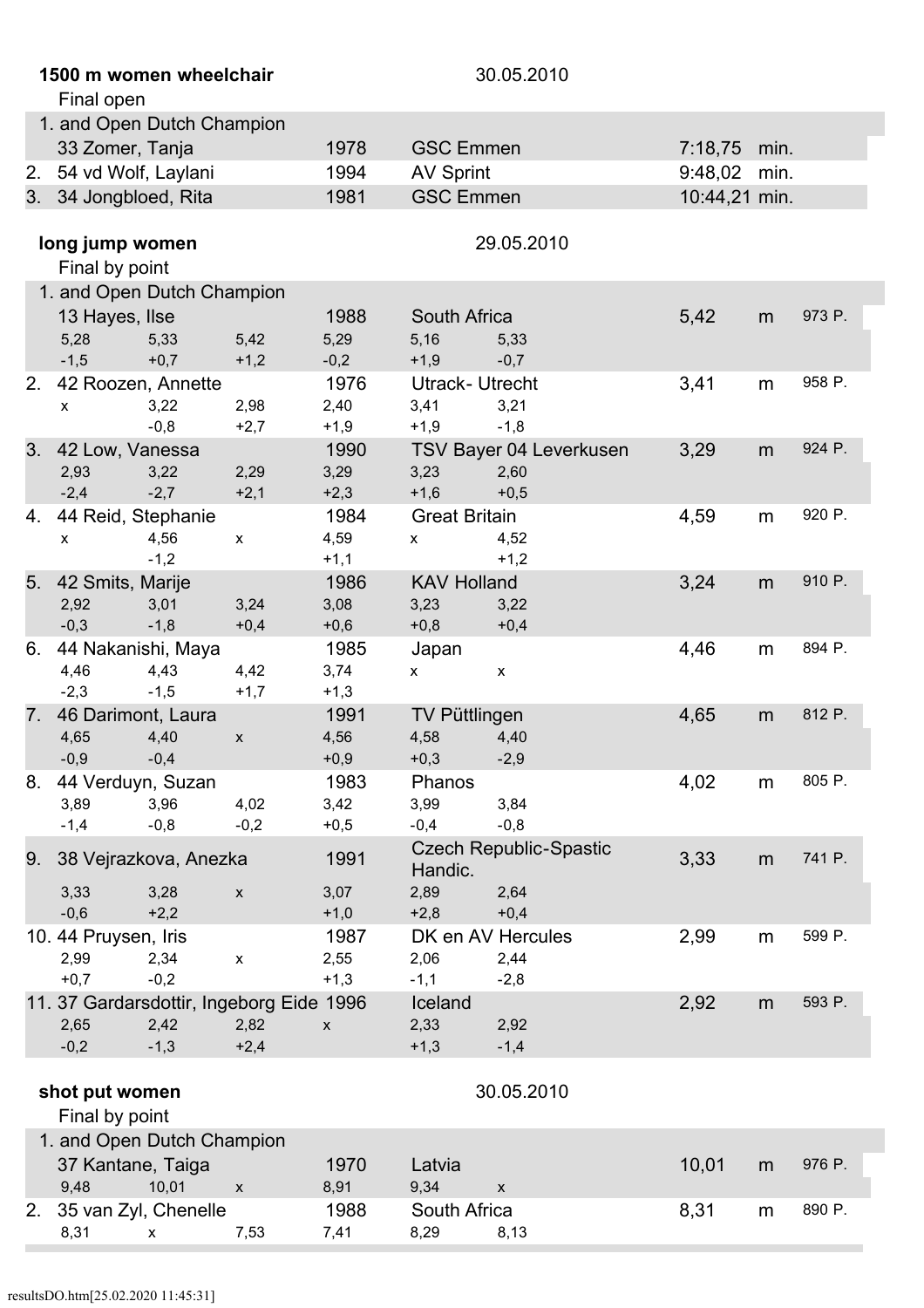|    | 3. 37 Mogge, Juliane<br>x 8,84 x                   |                           | 1990<br>8,43                                        | 8,00 x                                         | TV Wattenscheid 01 8,84               |       | m      | 862 P.  |
|----|----------------------------------------------------|---------------------------|-----------------------------------------------------|------------------------------------------------|---------------------------------------|-------|--------|---------|
|    | 4. 46 Gramatke, Victoria<br>8,70 8,88 8,80         |                           | 1985<br>8,97                                        | 8,58 8,87                                      | TSV Bayer 04 Leverkusen 8,97          |       | m      | 737 P.  |
|    | 5. 13 Döpper, Ina<br>9,11 x 8,99                   |                           | 1983<br>8,70                                        | $x \qquad x$                                   | TSV Bayer 04 Leverkusen               | 9,11  | m      | 698 P.  |
|    | 6. 12 Geraerts, Minke<br>$x = 4,34$ x              |                           | 1979<br>$\mathsf{X}$                                | <b>AV Sprint</b><br>$x \qquad x$               |                                       | 4,34  | m      | 347 P.  |
|    | 7. 46 Voesenek, Betty 1970<br>x x 3,46             |                           | $\mathsf{X}$ and $\mathsf{X}$                       | AV Sprint<br>$x = 3,39$                        |                                       | 3,46  | m      | 284 P.  |
|    | shot put wheelchair women                          |                           |                                                     |                                                | 29.05.2010                            |       |        |         |
|    | Final by point                                     |                           |                                                     |                                                |                                       |       |        |         |
|    | 1. 34 Kober, Birgit<br>$x \times 8,62$             | <u> 1999 - Jan Ja</u>     | 1971<br>$\mathbf x$ and $\mathbf x$ and $\mathbf x$ | $X$ $X$                                        | TSV Bayer 04 Leverkusen 8,62          |       | m      | 1142 P. |
|    | 2. 54 Kacanu, Eva<br>5,87 5,91 x                   |                           | 1965<br>5,53                                        | 5,65 5,98                                      | Czech Republic <b>Canadia</b>         | 5,98  | m      | 963 P.  |
|    | 3. 34 Alzaabi, Thuraya<br>6,29 x x                 |                           | 1970<br>6,12                                        | 6,06 6,52                                      | Althiqah Club for Handicapped 6,52    |       | m      | 864 P.  |
|    | 4. 34 Brämer-Skowronek, Marie<br>5,80 6,07 x       |                           | 1990<br>6,06                                        | 6,27 6,06                                      | <b>GBS Haldensleben</b>               | 6,27  | m      | 831 P.  |
|    | 5. 54 Situ, Ntombbizanele<br>$x = 4,32 + 4,64$     |                           | 1988<br>4,78                                        | South Africa<br>4,99 4,73                      |                                       | 4,99  | m      | 803 P.  |
|    | 6. 34 Aarden, Angelique<br>4,55 4,61 4,49          |                           | 1969<br>4,87                                        | <b>AV Sprint</b><br>4,83 4,92                  |                                       | 4,92  | m      | 652 P.  |
|    | 7. 57 Alrasheedy, Siham<br>6,07 x 5,82             |                           | 1982<br>$\mathbf x$ and $\mathbf x$ and $\mathbf x$ | $\mathsf{X}$ and $\mathsf{X}$ and $\mathsf{X}$ | Dubai Club for special sports<br>5,33 | 6,07  | m      | 604 P.  |
|    | 8. 58 De Maeseneer, Joelle 1963<br>4,66 4,59 4,34  |                           | 4,51                                                | 4,65 4,68                                      | <b>Handcycling Promotion</b>          | 4,68  | m      | 481 P.  |
|    | 9. 34 van Aken, Ellen 1969<br>3,22 3,30 3,54       |                           | 3,44                                                | AV Sprint<br>3,58 3,44                         |                                       | 3,58  | m      | 474 P.  |
|    | discus women                                       |                           |                                                     |                                                | 30.05.2010                            |       |        |         |
|    | Final                                              |                           |                                                     |                                                |                                       |       |        |         |
|    | 1. and Open Dutch Champion                         |                           |                                                     |                                                |                                       |       |        |         |
|    | 38 Chladkova, Ilona                                |                           | 1978                                                | Handic.                                        | <b>Czech Republic-Spastic</b>         | 18,07 | m      | 610 P.  |
|    | 18,07<br>X                                         | $\boldsymbol{\mathsf{x}}$ | 17,78                                               | X.                                             | $\mathsf{x}$                          |       |        |         |
|    | 37 Kantane, Taiga                                  |                           | 1970<br>1970                                        | Latvia                                         |                                       |       | m      |         |
|    | 46 Voesenek, Betty<br>38 Farkasova, Andrea         |                           | 1978                                                | <b>AV Sprint</b>                               | <b>Czech Republic-Spastic</b>         |       | m<br>m |         |
|    | 35 van Zyl, Chenelle                               |                           | 1988                                                | Handic.<br>South Africa                        |                                       |       | m      |         |
|    | discus women                                       |                           |                                                     |                                                | 30.05.2010                            |       |        |         |
|    | Final by point                                     |                           |                                                     |                                                |                                       |       |        |         |
|    | 1. and Open Dutch Champion<br>35 van Zyl, Chenelle |                           | 1988                                                | South Africa                                   |                                       | 20,67 | m      | 860 P.  |
|    | 20,67<br>19,61                                     | $\mathsf{x}$              | 20,31                                               | 17,98                                          | 20,26                                 |       |        |         |
| 2. | 37 Kantane, Taiga<br>23,43<br>23,48                | X                         | 1970<br>24,57                                       | Latvia<br>21,37                                | 21,81                                 | 24,57 | m      | 836 P.  |
| 3. | 38 Farkasova, Andrea                               |                           | 1978                                                |                                                | <b>Czech Republic-Spastic</b>         | 20,11 | m      | 678 P.  |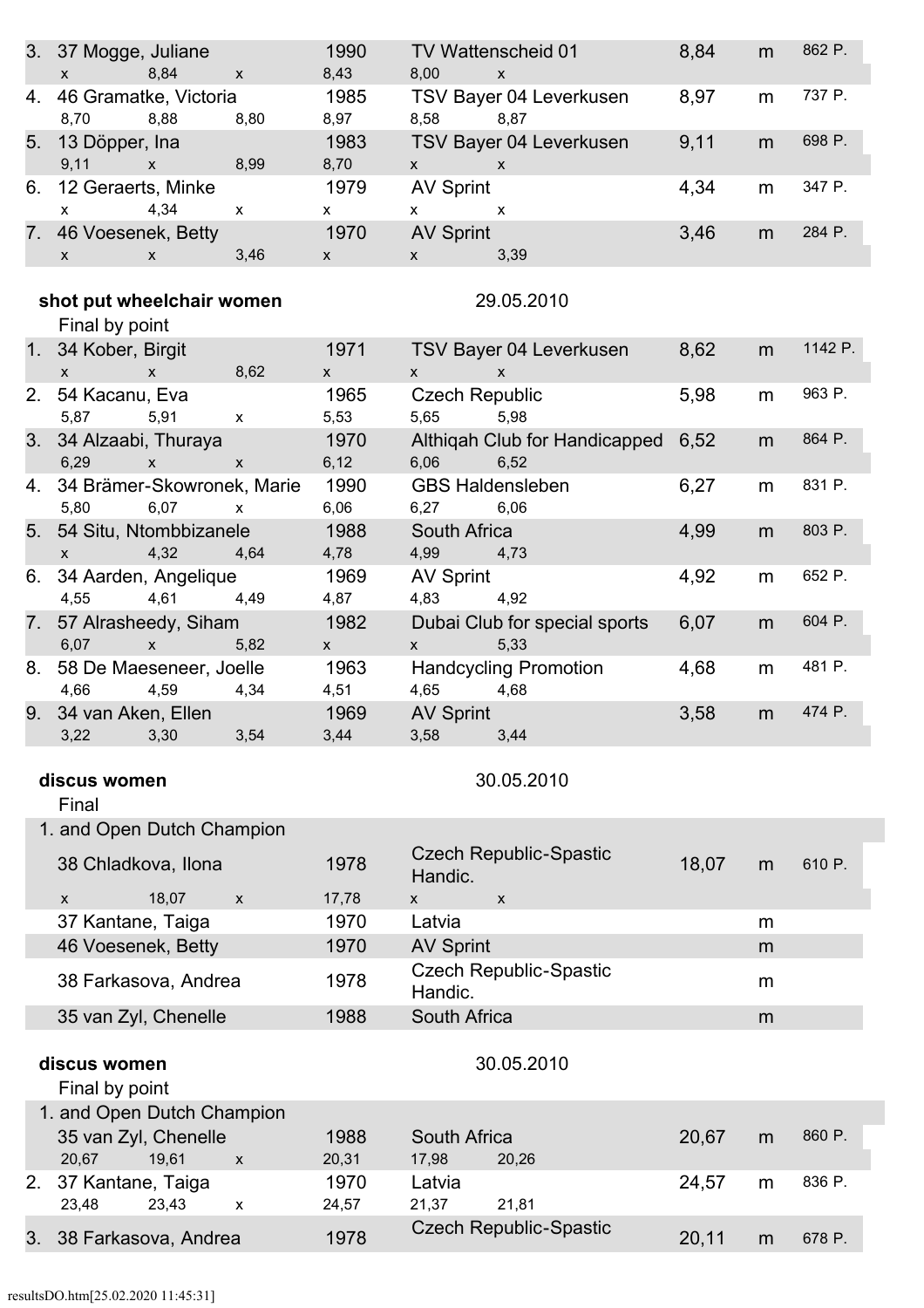|    |                                     |                    |                           |                                   | Handic.                          |                                                     |       |   |         |
|----|-------------------------------------|--------------------|---------------------------|-----------------------------------|----------------------------------|-----------------------------------------------------|-------|---|---------|
|    | 16,63                               | 15,02              | 15,31                     | 16,81                             | 17,34                            | 20,11                                               |       |   |         |
|    | 4. 38 Chladkova, Ilona              |                    |                           | 1978                              | Handic.                          | <b>Czech Republic-Spastic</b>                       | 18,07 | m | 610 P.  |
|    | $\mathsf{x}$                        | 18,07              | $\boldsymbol{\mathsf{x}}$ | 17,78                             | X                                | $\boldsymbol{\mathsf{X}}$                           |       |   | 226 P.  |
| 5. | 46 Voesenek, Betty<br>9,08          | 8,68               | 8,38                      | 1970<br>$\mathsf X$               | <b>AV Sprint</b><br>$\mathsf{x}$ | 9,56                                                | 9,56  | m |         |
|    |                                     |                    |                           |                                   |                                  |                                                     |       |   |         |
|    | discus wheelchair women             |                    |                           |                                   |                                  | 29.05.2010                                          |       |   |         |
|    | Final by point                      |                    |                           |                                   |                                  |                                                     |       |   |         |
|    | 1. and Open Dutch Champion          |                    |                           |                                   |                                  |                                                     |       |   |         |
|    | 34 Kober, Birgit                    |                    |                           | 1971                              |                                  | TSV Bayer 04 Leverkusen                             | 20,37 | m | 1065 P. |
|    | 20,23                               | 18,67              | 20,37                     | $\boldsymbol{\mathsf{X}}$         | 20,28                            | 17,48                                               |       |   |         |
| 2. | 34 Brämer-Skowronek, Marie<br>17,79 | 15,57              | 17,59                     | 1990<br>18,99                     | <b>GBS Haldensleben</b><br>17,82 | 16,44                                               | 18,99 | m | 993 P.  |
| 3. | 55 Fesslova, Jana<br>23,52          | 22,49              | 22,68                     | 1976<br>23,34                     | <b>Czech Republic</b><br>23,24   | 23,01                                               | 23,52 | m | 896 P.  |
| 4. | 57 Alrasheedy, Siham<br>21,50       | $\mathsf X$        | 22,20                     | 1982<br>X                         | 22,58                            | Dubai Club for special sports<br>$\pmb{\mathsf{X}}$ | 22,58 | m | 856 P.  |
| 5. | 34 Aarden, Angelique<br>11,05       | 11,23              | 12,72                     | 1969<br>$\boldsymbol{\mathsf{X}}$ | <b>AV Sprint</b><br>9,03         | 10,60                                               | 12,72 | m | 665 P.  |
| 6. | 56 Vocelova, Anna                   |                    |                           | 1992                              | Handic.                          | <b>Czech Republic-Spastic</b>                       | 15,08 | m | 574 P.  |
|    | 14,56                               | 14,39              | 15,08                     | 15,06                             | 13,72                            | 14,58                                               |       |   |         |
| 7. | 34 van Aken, Ellen                  |                    |                           | 1969                              | <b>AV Sprint</b>                 |                                                     | 8,29  | m | 433 P.  |
|    | $\mathsf{x}$                        | 7,30               | 8,29                      | 7,40                              | 6,48                             | 7,80                                                |       |   | 388 P.  |
| 8. | 58 De Maeseneer, Joelle<br>11,50    | 12,06              | 11,53                     | 1963<br>11,72                     | 12,22                            | <b>Handcycling Promotion</b><br>12,19               | 12,22 | m |         |
|    | javelin women                       |                    |                           |                                   |                                  | 29.05.2010                                          |       |   |         |
|    | Final by point                      |                    |                           |                                   |                                  |                                                     |       |   |         |
|    | 1. and Open Dutch Champion          |                    |                           |                                   |                                  |                                                     |       |   |         |
|    | 46 Gramatke, Victoria               |                    |                           | 1985                              |                                  | TSV Bayer 04 Leverkusen                             | 26,32 | m | 718 P.  |
|    | 24,37                               | 25,85              | 24,90                     | 26,32                             | 24,70                            | 24,82                                               |       |   |         |
| 2. | 46 Darimont, Laura                  |                    |                           | 1991                              | <b>TV Püttlingen</b>             |                                                     | 25,75 | m | 702 P.  |
|    | X                                   | 25,44              | 24,02                     | 24,14                             | 25,75                            | 22,89                                               |       |   |         |
|    | 3. 38 Farkasova, Andrea             |                    |                           | 1978                              | Handic.                          | <b>Czech Republic-Spastic</b>                       | 18,63 | m | 688 P.  |
|    | 18,63                               | $\pmb{\mathsf{X}}$ | $\mathsf{x}$              | $\mathsf X$                       | $\mathsf{X}^-$                   | $\mathsf{x}$                                        |       |   |         |
| 4. | 37 Kantane, Taiga<br>15,86          | 14,99              | 16,20                     | 1970<br>13,54                     | Latvia<br>11,79                  | 13,38                                               | 16,20 | m | 682 P.  |
|    | 5. 38 Chladkova, Ilona              |                    |                           | 1978                              | Handic.                          | <b>Czech Republic-Spastic</b>                       | 17,09 | m | 631 P.  |
|    | $\mathsf X$                         | 16,44              | 17,09                     | 16,17                             | 16,38                            | 16,72                                               |       |   |         |
| 6. | 13 Döpper, Ina<br>$\mathsf{x}$      | 17,23              | 16,33                     | 1983<br>$\pmb{\mathsf{X}}$        | 15,93                            | TSV Bayer 04 Leverkusen<br>17,37                    | 17,37 | m | 396 P.  |
| 7. |                                     |                    |                           |                                   | <b>AV Sprint</b>                 |                                                     | 10,87 |   | 296 P.  |
|    | 46 Voesenek, Betty                  |                    | $\pmb{\mathsf{X}}$        | 1970                              |                                  | $\pmb{\mathsf{X}}$                                  |       | m |         |
| 8. | 10,80<br>12 Geraerts, Minke         | 10,87              |                           | 9,93<br>1979                      | 7,49<br><b>AV Sprint</b>         |                                                     | 8,68  | m | 224 P.  |

**javelin wheelchair women** 30.05.2010

Final F33/34